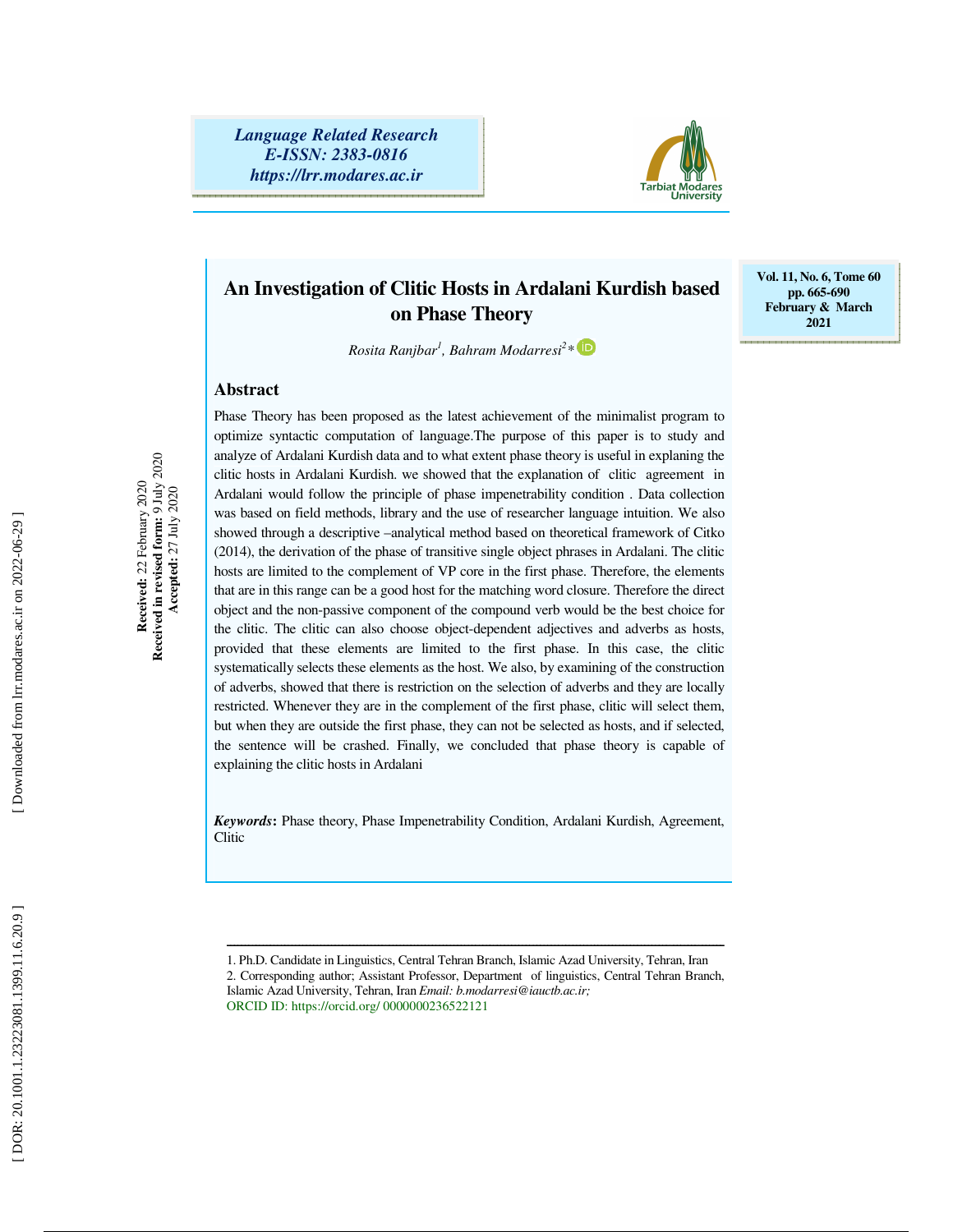.

*Language Related Research 11(6), (February & March, 2021) 665-690*

#### **1. Introduction**

Phase Theory has been proposed as the latest achievement of the minimalist program to optimize syntactic computation of language. At the end of each phase, part of the syntactic structure already formed, will be transferred to the phonological and semantic componant. Ultimately, according to the impenetrability condition(Chomsky 2000), only the head and specifier of the phase will be visible to further syntactic operations. This dissertation aims to study and analyze the Ardalani Kurdish data and to find that in what extent , the phase theory is valid in explaining the distribution of clitic hosts in Ardalani Kurdish. we showed that the explanation of clitic agreement in Ardalani would follow the principle of phase impenetrability condition . Data collection was based on field and library methods and the use of the researcher intuition. Through a descriptive –analytical method based on the theoretical framework of Citko (2014), this research is focused at the study of the derivation of transitive single and double object structures in Ardalani. Accordingly, the clitic hosts are limited to the complement of VP core in the first phase. Therefore, the elements that are in this range can be an appropriate host for the agreement clitic. Therefore, the direct object and the non-verbal component of the compound verb would be the best choice for the clitic. The clitic can also choose object-dependent adjectives and adverbs as hosts, provided that these elements are limited to the first phase. In this case, the clitic systematically selects these elements as the host.In this respect, adverbs are locally restricted on the selection of their hosts. Whenever advebs are in the domain of the complement of the first phase, clitics will select them, but when they are outside the first phase, like manner adverbs, they would not be selected as a host, and if they are selected, the sentence will be crashed and ungrammatical. As a result, we concluded that phase theory is adequate to explain how the clitics choose their hosts in Ardalani kurdish variety.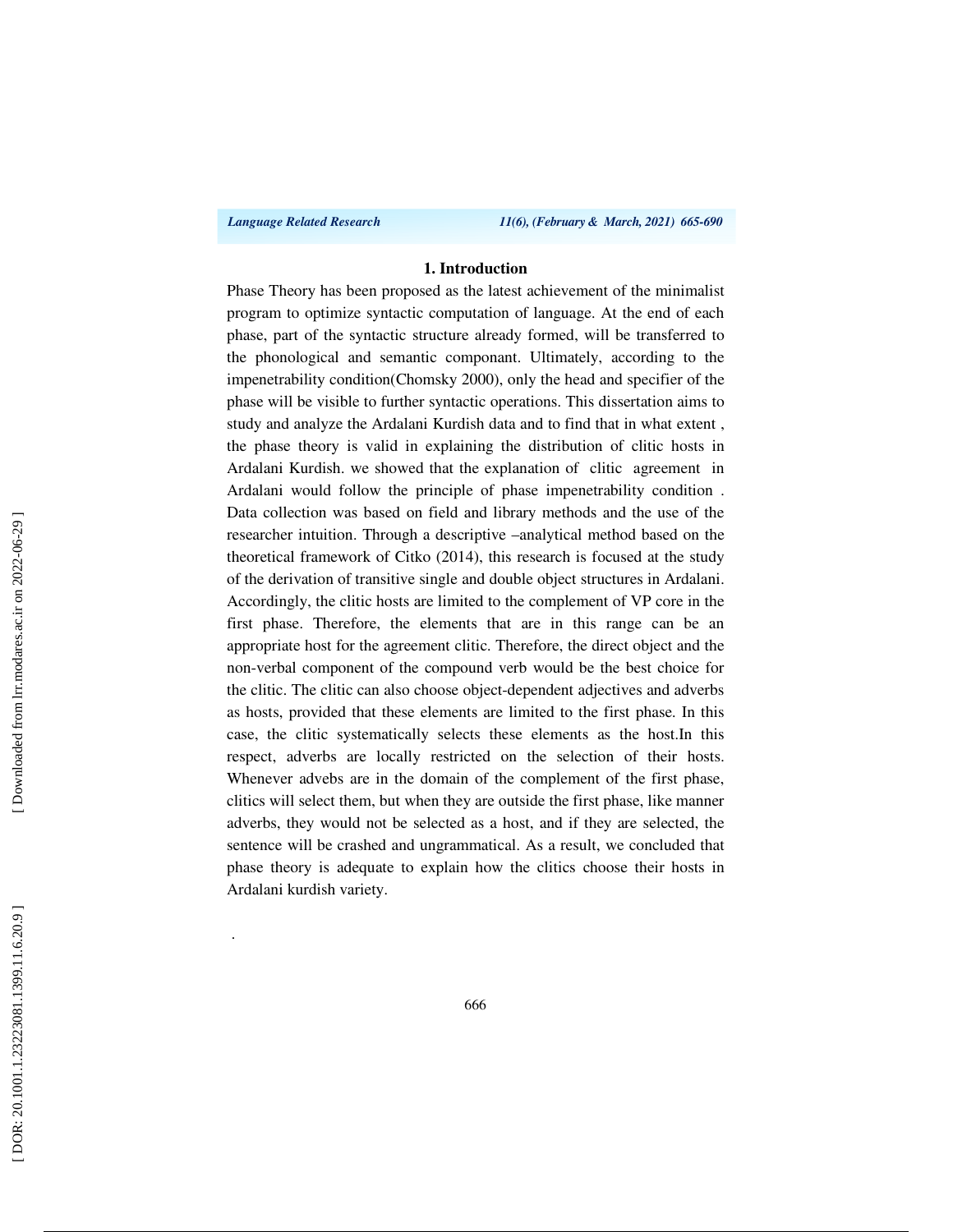دوماهنامة علمي- پژوهشي دا ۱، ش1 (پیاپی ٦٠) بهمن و اسفند ١٣٩٩، صص110-٦٦٠

# بررسي ميزبانگزيني واژهبست در كردي اردلاني بر اساس نظرية فاز

روزيتا رنجبر ٰ ، بهرام مدرسى '\*

. 1 دانشآموختة دكتري زبانشناسي، واحد تهران مركزي، دانشگاه آزاد اسلامي، تهران، ايران. . استاديار گروه زبانشناسي، واحد تهران مركزي، دانشگاه آزاد اسلامي، تهران، ايران. 2

دريافت: 03/ 12/ 98 پذيرش: 06/ 05/ 99

### چكيده

هدف مقالة حاضر، بررسي چگونگي ميزبانگزيني واژهبستها در كردي اردلاني بر اساس نظرية فاز است و اينكه نظرية فاز تا چه اندازه در تبيين ميزبانگزيني واژهبستها در كردي اردلاني كارآمد است؟ گردآوري داده- ها بر اساس شيوههاي ميداني، كتابخانهاي و استفاده از شم زباني پژوهشگران صورت گرفته است. پژوهش حاضر با تكيه بر تحليل نظري سيتكو مبني بر دوگانه بودن شرط نفوذناپذيري فاز به بررسي گزارههاي تك- مفعولي در كردي اردلاني و تحليل نظري آنها پرداخته است. نتيجة تحليل نشان ميدهد كه ميزبانگزيني واژه- بستها در كردي اردلاني به متمم فاز اول يعني گروه فعلي هستهاي محدود است. بنابراين، عناصري كه در اين محدوده قرار ميگيرند ميتوانند ميزبان مناسبي براي واژهبست مطابقه باشند. از اين رو، مفعول مستقيم و جزء غيرفعلي فعل مركب بهترين انتخاب براي واژهبستها خواهد بود. همچنين، واژهبست ميتواند صفات وابسته به مفعول و قيدهاي مقدار را بهعنوان ميزبان برگزيند، به شرط آنكه اين عناصر به فاز اول محدود باشند. در اين صورت واژهبست بهطور نظاممند اين عناصر را بهمنزلة ميزبان برميگزيند. در بررسي محدوديتهاي موجود ر انتخاب ميزبان، قيدها محدوديت جايگاهي دارند؛ بدين معنا كه اگر قيد در محدودة فاز اول قرار گيرد، مانند د قيدهاي مقدار كه دامنة محدود دارند، ميزبان مناسبي براي واژهبست محسوب ميشود. اما اگر خارج از محدودة متمم فاز اول باشد، يعني قيدهاي با دامنة گسترده نظير قيدهاي حالت، واژهبست نميتواند آن را به- منزلة ميزبان برگزيند و در صورت انتخاب، جمله غيردستوري خواهد بود. بنابراين، ميتوان گفت كه نظرية فاز توانايي تبيين چگونگي ميزبانگزيني واژهبستهاي مطابقه در كردي اردلاني را دارد و جايگاه اتصال واژهبست به ميزبان توسط فاز تعيين ميشود.

ــــــــــــــــــــــــــــــــــــــــــــــــــــــــــــــــــــــــــــــــــــــــــــــــــــــــــــــــــــــــــــــــــــــــــ

واژههاي كليدي: نظرية فاز، شرط نفوذناپذيري، كردي اردلاني، مطابقه، واژهبست .

E-mail: b.modarresi@iauctb.ac.ir :مقاله مسئول نويسندة\*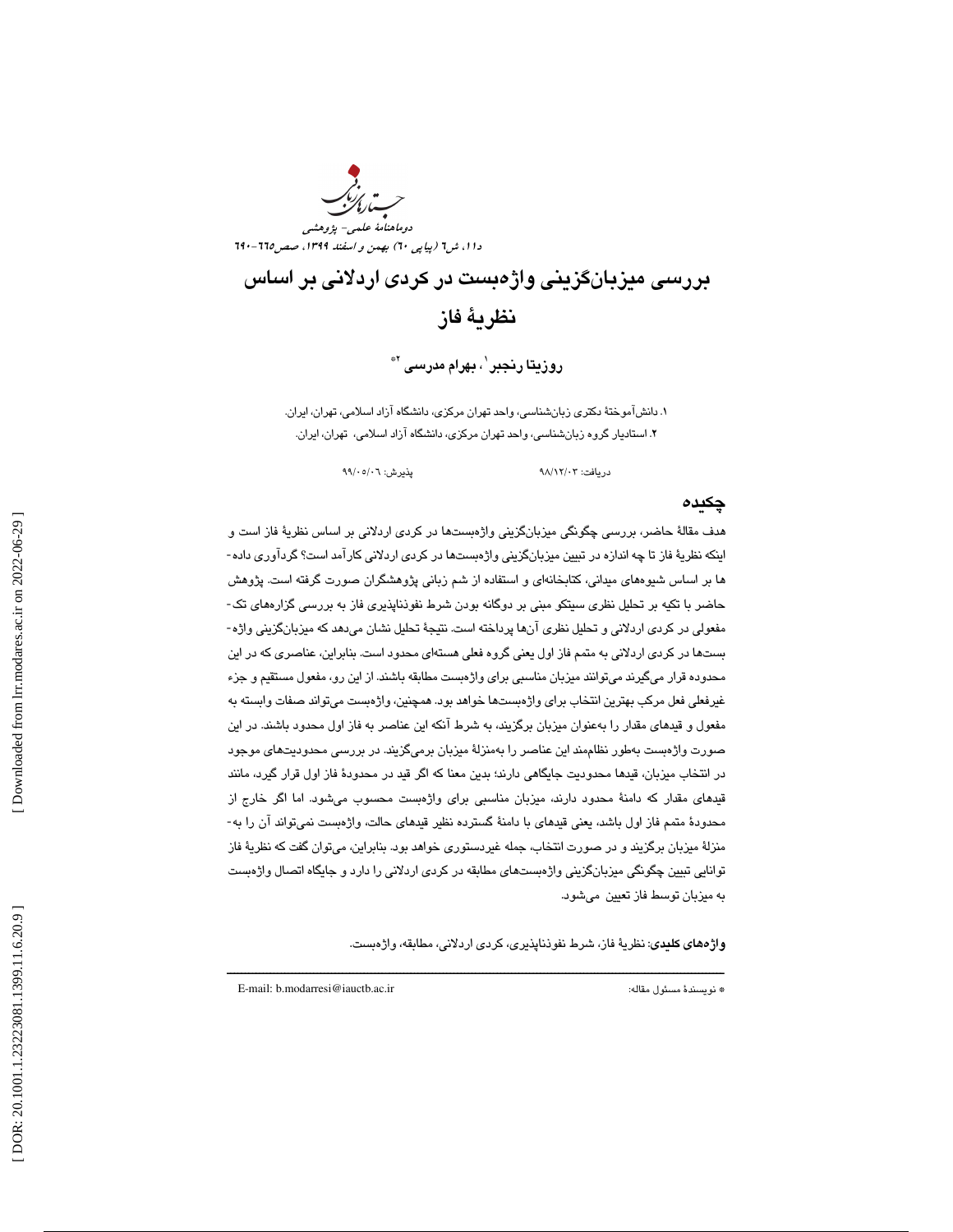كريم روزيتا رنجبر و همكار بررسي ميزبانگزين*ي واژهبست...*. پيچ<br>**الیدن تاريخ بررسي ميزبانگ بررسي ميزبان بررسي ميزبانگزيني واژهبست... بيچ بررسي ميزبانگزيني واژهبست... پيچ بيگ** 

#### 1. مقدمه

زبان كردي از ردة زبانهاي ايراني شمال غربي است كه خود شاخهاي از زبانهاي هندوايراني متعلق به خانوادة زبانهاي هندواروپايي است و بهلحاظ جغرافيايي يكي از زبانهاي موجود در خاورميانه است كه عمدتاً در قسمتهايي از ايران، سوريه، عراق و تركيه به آن تكلم ميشود (دانشپژوه، 1387 ). زبان كردي به دو شيوه نگارش ميشود: كرمانج شمالي (كرمانج باكوور) با الفباي لاتين و كرمانج جنوبي (كرمانج باشوور) يا همان سوراني با الفباي عربي ـ كردي نوشته ميشود (رخزادي، ۱۳۹۰، ص. ۹٦). بنابراين، ميتوان گفت كه كردي سوراني از لحاظ نگارش تا حدی شبیه خط فارسی و عربی است، اما بهدلیل ویژگیهای برجستهٔ آوایی در زبان كردی و اينكه عربي نميتواند بهطور كامل بيانگر آواهاي زبان كردي باشد، مجموعه نشانههايي براي اين الفبا در نوشتار كردي وضع شده است. براي نمونه آواهاي كوتاه / o ,a / كه معادل حركتهاي فتحه و ضمه در عربي هستند، در نگارش زبان كردي بهصورت حرف در واژگان زبان منعكس میشوند. اما برای آوای کوتاه /e/ که معادل کسره در عربی است، در خط کردی نشانهای وضع نشده است (همان). كردي اردلاني گونهاي از زبان كردي است كه در شهر سنندج به آن تكلم ميشود. سنندج مركز استان كردستان است و از شمال با شهرستان ديواندره، از غرب با شهرستان مريوان از جنوب با شهرستان كامياران و از شرق با شهرستان دهگلان همجوار است. گويش سنندجي يا اردلاني در گروه گويش كردي مركزي (سوراني) قرار دارد.

مقالة حاضر به توصيف، بررسي و تحليل نظري ميزبانگزيني واژهبستهاي مطابقه در زبان كردى اردلانى با استفاده از نظريهٔ فاز و ديدگاه تحليلى سيتكو` ( 2014) مىپردازد. مسئلهٔ قابل طرح در اين مقاله چگونگي ميزبانگزيني واژهبستها در كردي اردلاني است و اينكه نظرية فاز تا چه اندازه ميتواند توزيعپذيري واژهبستها را در اين زبان تبيين كند؟ گردآوري دادهها بر اساس شيوههاي ميداني، كتابخانهاي واستفاده از شم زباني پژوهشگر صورت گرفته است. در بخش دوم به معرفي پژوهشهاي ايراني و غيرايراني در زمينة ديدگاه فاز، واژهبست و مطابقه ميپردازيم. در بخش سوم مقاله مباني نظري و چارچوب منتخب در مقاله، مورد مطالعه قرار ميگيرد. در بخش چهارم گزارههاي تكمفعولي زبان كردي اردلاني با استفاده از شم زباني و كتب دستور زبان كرد*ى* مورد مطالعه قرار مىگيرد، همچنين، سعى بر آن است تا با تعميم رويكرد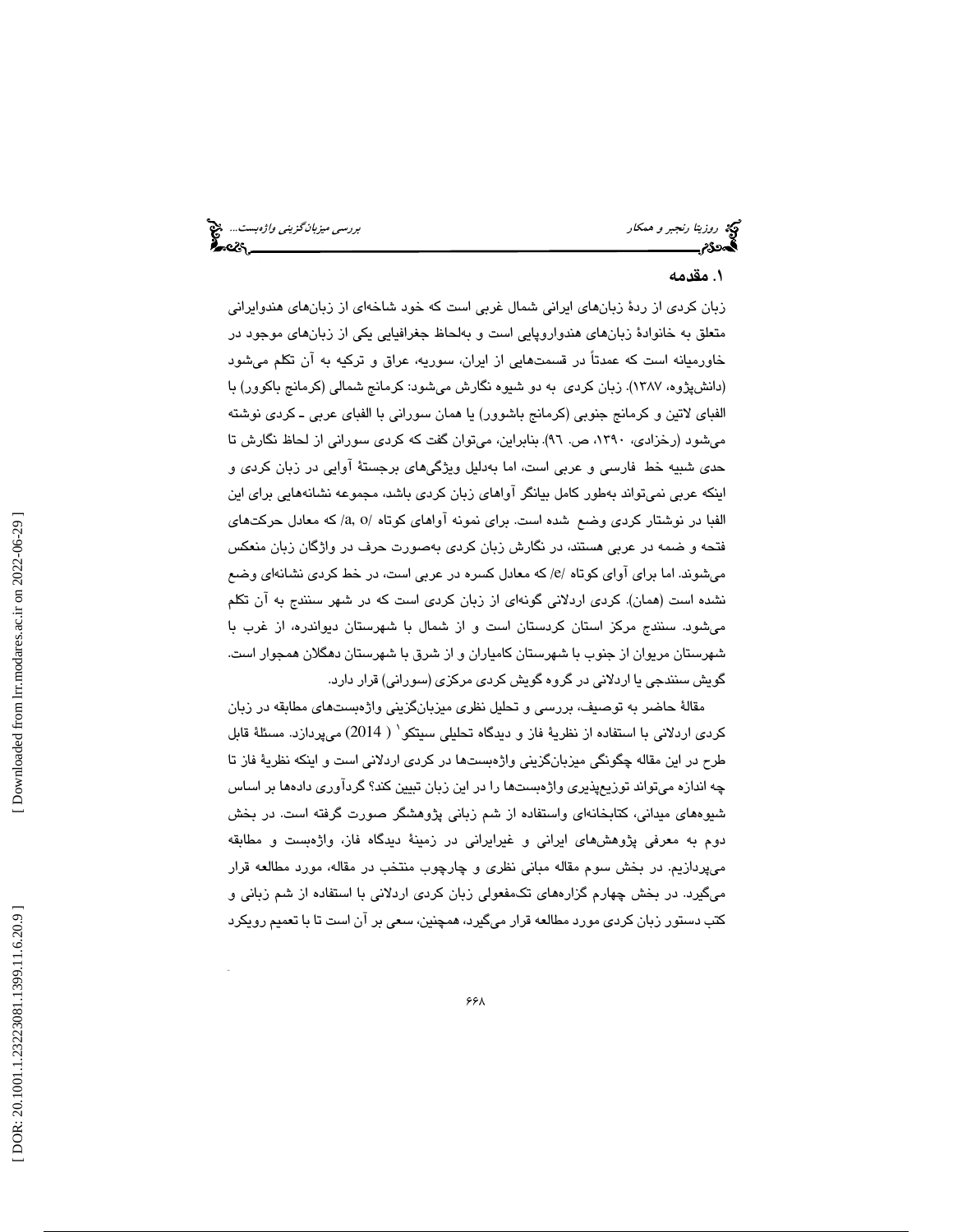نظری سيتکو (2014) در تحليل دادههای اين زبان به نتايج قابلتوجهی در راستای شيوهٔ ميزبانگزيني واژهبستها در كردي اردلاني دست يابيم. در بخش پنجم، نتايج و دستاوردهاي تحقيق ارائه ميشود.

#### 2. پيشينة تحقيق

ديدگاه فاز ازجمله رويكردهايي است كه كمتر جهت تبيين دادهها از آن استفاده شده است، اگر چه كريمي (١٣٩٣) به بررسي پديدهاي مشابه در زبانهاي ايراني و گونهاي از زبان كردي پرداخته است، اما از آنجاییکه در بین این دو گونهٔ زبانی تفاوتهای عمدهای در شیوهٔ ارجاع متقابل گروههای اسمی وجود دارد، این پژوهش همچنان دارای اهداف نوآورانه است. از دیگر مطالعات اخير در زمينهٔ اشتقاق فاز مىتوان به پژوهش حسيني معصوم و همكاران (١٣٩٩) با عنوان «گسترشپذیری پوستهٔ فاز اشتقاقی یک نوع فعل مرکب در زبان فارسی» اشاره کرد که در آن محققان نشان میدهند که فعلهای مرکب ساختهشده با فعل «کرد» در زبان فارسی دارای ساخت اشتقاقي فازگونه هستند. به اعتقاد آنها، ريشهٔ فعل غيرفعلي در دامنهٔ يک فاز ساختواژي ادغام ميشود. سپس آن ريشهها براي رفع نيازهاي اشتقاقي يا محاسباتي به پوستهٔ آن فاز ساختواژی حرکت میکنند که در آن جایگاه تحت تأثیر عملیات نحوی میتوانند به جایگاههای نحوی حرکت کنند و گسترش يابند. پژوهشگران در اين پژوهش فرض را بر اين مبنا قرار مىدهند كه فعلهاي مركب عملكرد دوگانه صرفي ــ نحوي دارند. آنها از ديدگاه ساختواژهٔ دروني و ساختواژهٔ بیرونی مارانتز (2007) بهره میگیرند كه بر اساس آن ساختواژهٔ درونی بخشی از اشتقاق است كه در آن ريشههاي واژگاني با هم تركيب ميشوند و مجموعهاي را ميسازند كه پايينتر از گروه ساختواژي قرار ميگيرد. از پژوهشگران غيرايراني در زمينة اشتقاق فاز میتوان به گرومن <sup>۲</sup>(2009)، سیتکو (2014)، سید و سیمسون <sup>۳</sup> (2017) اشاره کرد.

كارلوگراسي<sup>؛</sup>(2009) در مقالهای با عنوان «نظريهٔ فاز، خطیسازی و حركت زيگزاگی» ْ به بررسي اين موضوع ميپردازد كه سازههاي موجود در نمودار درختي زبان چگونه از حاشي ة گروه فعلي پوستهاي به حاشيهٔ گروه متممنما حركت ميكنند. وي براي تبيين اين موضوع حركت زيگزاگي را معرفي ميكند. گراسي ضمن معرفي نظريهٔ فاز چامسكي (2000) و نظريهٔ خطيسازي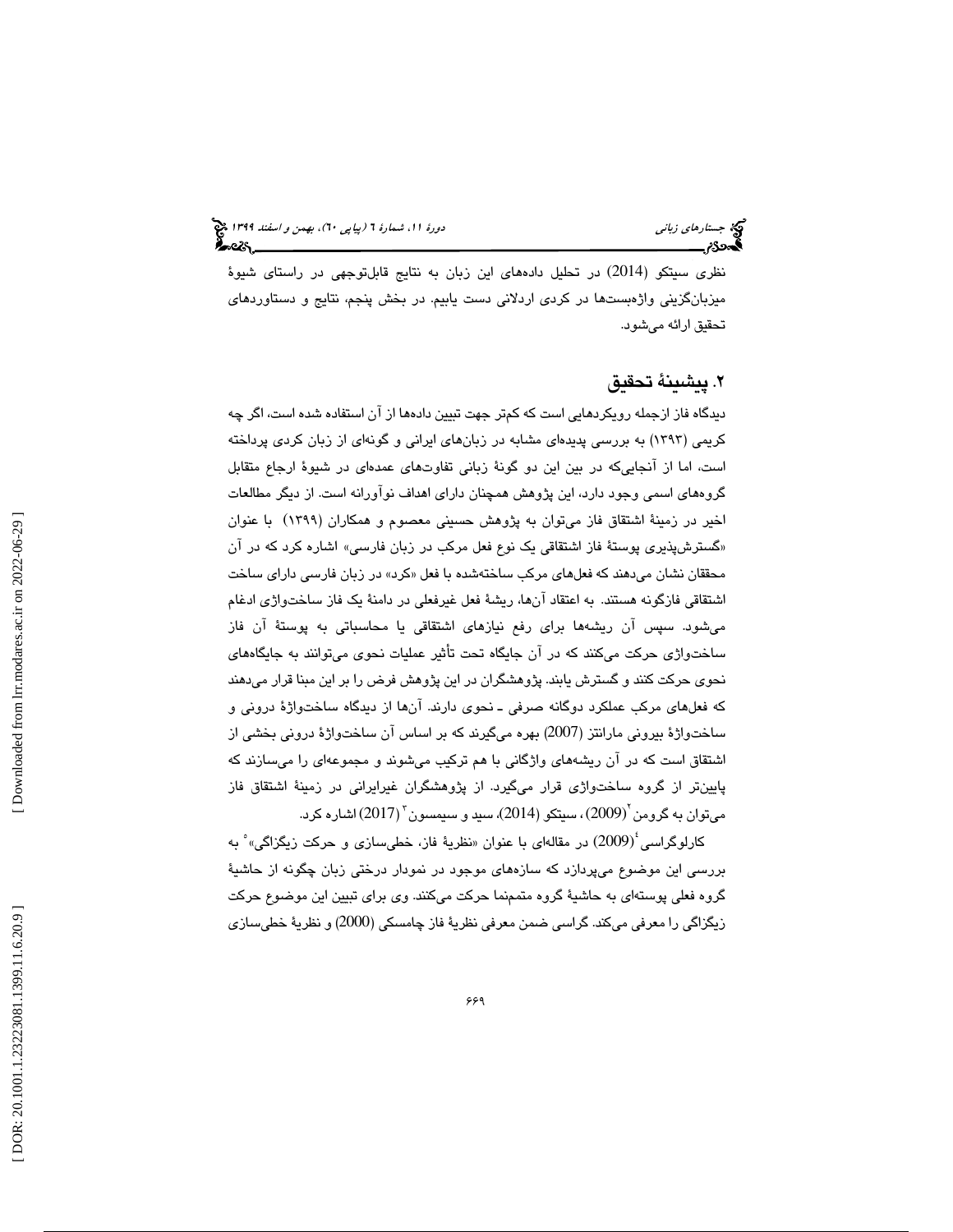<sup>6</sup> چرخهاي فاكس و پتسكي ( 2005) دو نوع محدوديت بر روي حركت آشكار را در اشتقاق نحوي نام ميبرد. وي درنهايت ايدهاي را با عنوان حركت زيگزاگي مطرح ميكند كه بر اساس آن حركت از حاشيهٔ يک فاز به حاشيهٔ فاز ديگر بهصورت زيگزاگي صورت ميگيرد. محقق براي تبيين اين موضوع سه نوع فرايند نحوي را مورد بررسي قرار ميدهد. فرايند تطابق، حركت كل سازه و مشخص ة اصل فرافكني گسترده.

رويكرد سيتكو (2014) مبني بر شرط نفوذناپذيري ضعيف و قوي فاز ازجمله نقاط اشتراك اين پژوهش با مقالة حاضر است. در اين مقاله با تعميم دادن رويكرد سيتكو دادههاي كردي اردلاني مورد بررسي قرار ميگيرند.

از مطالعات صورتگرفته در زمینهٔ واژهبست و مطابقه توسط پژوهشگران ایرانی میتوان به مقالهٔ ویدا شقاقی (١٣٧٤)، محمد ابراهیمی و دانشپژوه (١٣٨٧)، حسینی (١٣٩٥)، مزینانی و همكاران (١٣٥٩)، دانشپژوه (١٣٨٥، كريمي (١٢٨٨، ١٢٩٢)، دبيرمقدم (١٣٩٢)، رنجبر (١٢٩٢، ،1394 1397 ، ) كاظمي و رنجبر ( 2019 ) اشاره كرد. در پژوهشهاي مذكور مقولة واژهبست و الگوي مطابقه بهطور عام و بررسي واژهبستها در زبانهاي مختلف بهطور خاص مورد مطالعه قرار گرفته است. براي مثال محمدابراهيمي و دانشپژوه (۱۳۸۷) در مقالهاي با عنوان، «واژهبست و روابط دستوري معنايي آن با فعل در زبان كردي (گويش سوراني)» به بررسي مقولة واژهبستها در زبان كردي، گويش سوراني (گونة مهابادي) پرداختهاند و روابط دستوري و معنايي را در اين گويش بر اساس نظريهٔ حاكميت و مرجعگزيني مورد مطالعه قرار دادهاند. به باور آنها در زبان كردي واژهبستها بهلحاظ نحوي آزاد و بهلحاظ آوايي وابسته هستند و از آنجا يي كه واژهبستها از ويژگي موضوعهاي فعل برخوردارند، ميتوانند يك گره نحوي جداگانه را در نمودار درختي به خود اختصاص دهند.

 از پژوهشگران غيرايراني در زمينة واژهبست و مطابقه ميتوان زوييكي ( 1983, 1997, 1985)، ماهاجان<sup>7</sup> (1990)، هيگ<sup>^</sup> (1998)، رابرتز (2000)، هولمبرگ و اُودن<sup>۹</sup> (2004)، ماريوس ماوروگئورگوس<sup>۰٬</sup> (2010)، یان رابرت<sup>٬٬</sup> (2010)، بیکر<sup>٬٬</sup> (2015) را نام برد. مطالعات انجام-گرفته در زمینهٔ مطابقه و واژهبست در زبان كردي در پژوهشهاي ايراني و غیرایراني بیشتر بر مبناي نظريۀ حاكميت و مرجعگزيني و برنامۀ كمينهگرا صورت گرفته است و بررسي اين مقوله با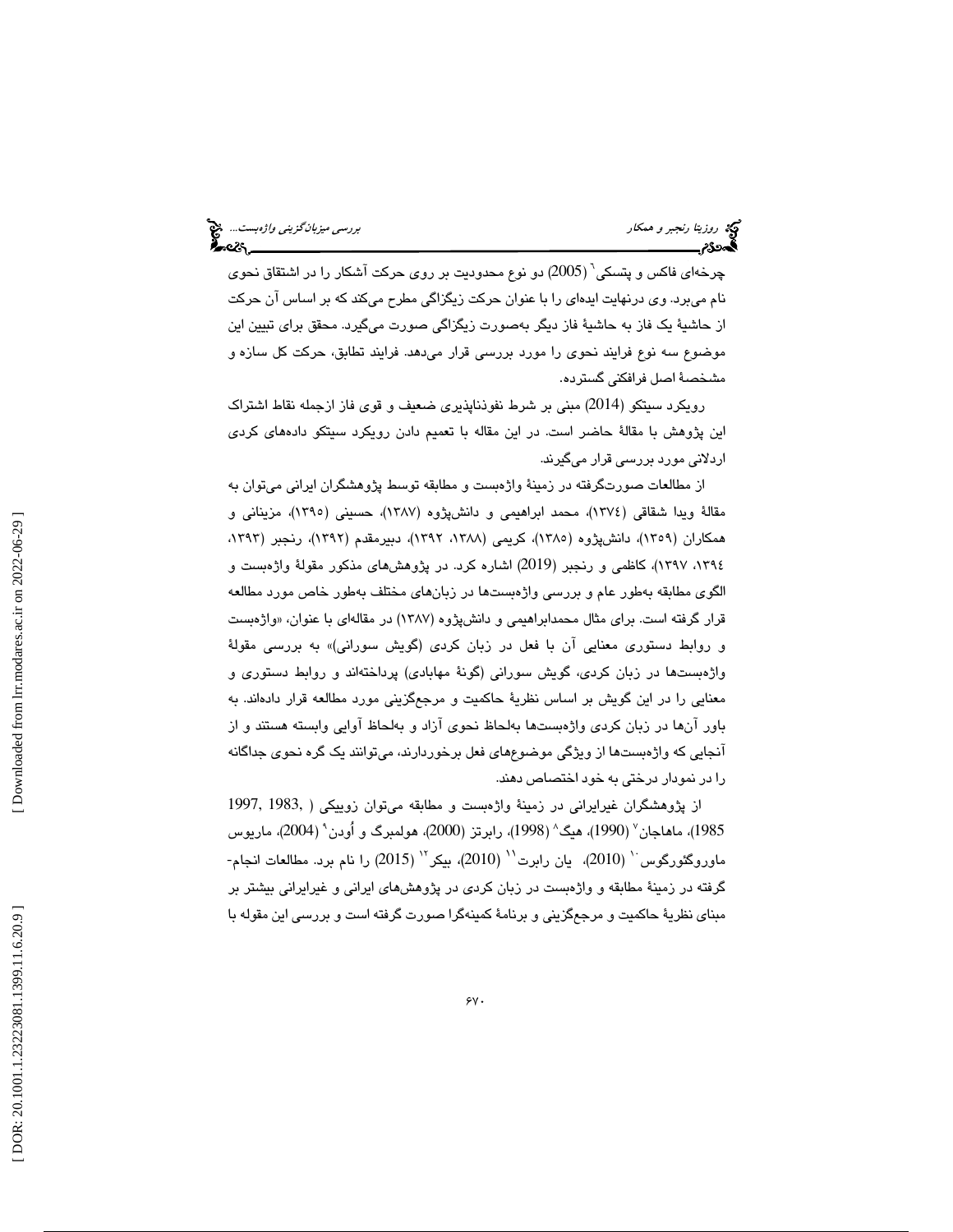توجه به نظريهٔ فاز كمتر مورد توجه بوده است. بنابراين، پژوهش حاضر داراي اهداف نوآورانه و قابل توجهي است. در بخش بعد به معرفي مباني نظري پژوهش حاضر ميپردازيم.

#### 3. مباني نظري

#### 1ـ3 . نظريه فاز

نظرية فاز در برنامة كمينهگرا در جهت بهينه ساختن محاسبات و اقتصاد اشتقاق زباني توسط 2001 2000,) مطرح شد. در اين نظريه اشتقاق نحوي ساختهاي زباني بهصورت چامسكي ( مرحله به مرحله انجام ميشود. در هرگام يا فاز پس از انجام عمليات نحوي، اشتقاق بهدست آمده براي بازنمون نحوي به دو سطح صورت آوايي و صورت منطقي سپرده ميشود كه هدف كاهش بار حافظه و افزايش كارايي محاسباتي است (دبيرمقدم، ،1396 ص. 623). در گام نحوي اول كه گروه فعلي پوستهاي شكل ميگيرد، درواقع محتواي گزارهاي جمله تعيين ميشود و در گام نحوي دوم كه هنگام تشكيل گروه متممنماست، معناي كلامي جمله تعيين ميشود (كريمي، 1393). اشتقاقهاي نحوي پس از كامل شدن در هر فاز، به دو سطح صورت آوايي و صورت منطقي جهت خوانش آوايي و معنايي منتقل ميشوند و درنهايت تنها هستة فاز و مشخصگرهاي آن براي ادامة محاسبات، فعال باقي ميمانند كه طبق اصل نفوذناپذيري فاز، محدودهاي كه تحت تسلط سازهاية هستة فاز قرار دارد، نسبتبه سازة جستوجوگر بيرون از آن فاز نفوذناپذير است و تنها حاشيهٔ ّ`` فاز كه شامل هستهٔ فاز و جايگاه مشخصگر آن است، براي فاز بالاتر قابل رؤيت است . (Chomsky, 2001, p.5)

#### 2ـ3 . پيشبيني تجربي

سيتكو (32 .p 2014, (با تمركز بر اين پرسش كه آيا شرط نفوذناپذيري فاز بر تمام فرايندهاي نحوي تـأثيرگذار است يا اينكه تنها زيرمجموعههايي مانند حركت/ ادغام يا حركت و مطابقه را دربرميگيرد، دو پيشبيني تجربي مختلف را مطرح ميكند. به عقيدة وي آن چيزي كه يك محدوده را به فاز مبدل ميكند به فرمول خاص شرط نفوذناپذيري بستگي دارد. بنابراين، وي نسخههاي متفاوتي از شرط نفوذناپذيري فاز را با توجه به مدت زمان در دسترس بودن محدودة درون فاز،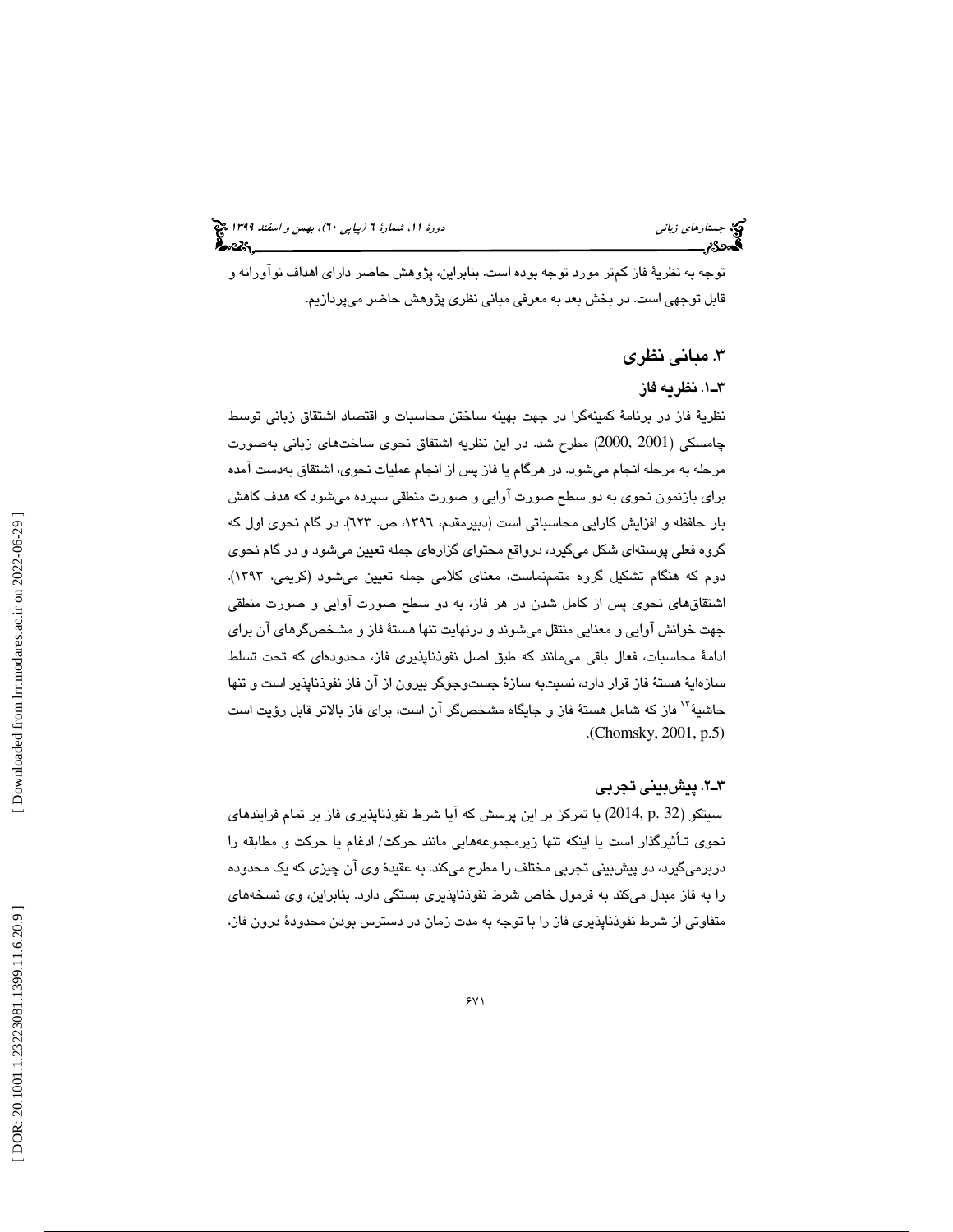ارائه میدهد. به نظر وی دو نسخهٔ مهم از شرط نفوذناپذیری فاز وجود دارد: یکی در چامسکی<br>(2000) «جستارهای کمینهگرایی» ٔ` و دیگری در چامسکی (2001) «اشتقاق مبتنی بر فاز». سیتکو (2014, p. 33) اين دو نسخه را بهترتيب با عنوان شرط نفوذناپذيري قوي°' و ضعيف<sup>٦</sup>' معرفي میکند و فرمول (۱) را از چامسکی ارائه میدهد که بر اساس آن Z و H هستههای فاز هستند و X هستهای غیرفاز است که بین آنها قرار گرفته است. وی همچنین فرمول (b)۱ را ارائه میدهد و معتقد است كه اين فرمول با فرمول (a)١ در اينكه c وv هستهٔ فاز هستند و T هستهٔ فاز نيست، يكسان است.

1.  $a.[z_P Z... [x_P X[_H P \alpha [H YP]]]]$  (Chomsky, 2001: 13) b.  $[_{CP}$  c ...  $[_{TP}$  T  $[_{VP}$  DP  $[$  v VP  $]$  ] ] ]

با توجه به فرمول ۱، در نسخهٔ اصلی شرط نفوذناپذیری فاز، در فاز α با هستهٔ H ، محدودهٔ برای فرایندهای نحوی خارج از a غیرقابل دسترس است و تنها H و حاشیهٔ آن برای اشتقاق $\rm H$ نحوي در دسترس قرار دارند. براساس اين فرمول به محض اينكه HP تكميل شود، متمم H بازنمايي ميشود و براي فرايندهاي بعدي غيرقابل دسترس خواهد بود. با توجه به توضيحات فوق میتوان دو نسخه شرط نفوذناپذیری فاز را براساس چامسکی (14-13 .pp .13) اینگونه بيان كرد كه:

الف) شرط نفوذناپذيري قوي: محدودهٔ H براي فرايندهاي خارج از HP غيرقابل دسترس است و تنها H و حاشية آن براي چنين فرايندهايي قابل دسترس هستند.

ب) شرط نفوذناپذيري ضعيف: محدودهٔ H تنها براي فرايندهاي ZP/CP غيرقابل دسترس است و ميتواند در فرايندهاي پايينتر مانند TP/XP شركت كند.

 همانگونه كه مشهود است با توجه به اينكه محدودة هستة فاز غيرقابل دسترس باشد تعاريف متفاوتي وجود دارد؛ به محض اينكه HP كامل شود در مقابل، هستة فاز بعدي )C/Z) كامل ميشود. بنابراين، هر دو نسخة شرط نفوذناپذيري فاز محدوديتهاي متفاوتي را بر مدت زماني كه سازة هدف درون محدودة متمم در طول فرايندهاي نحوي مورد جستوجو قرار گرفته ميشود، اعمال ميكنند. اگر فازHP بهطورمستقيم تحت تسلط سازهاي C/Z) هستة فاز بالاتر) باشد، دو نسخة شرط نفوذناپذيري فاز بهطورتجربي باهم برابرند. بدين صورت كه هر دو در سطح CP /ZP قرار میگیرند و تنها حاشیهٔ H (که شامل خود H ، مشخصگر آن و افزودههای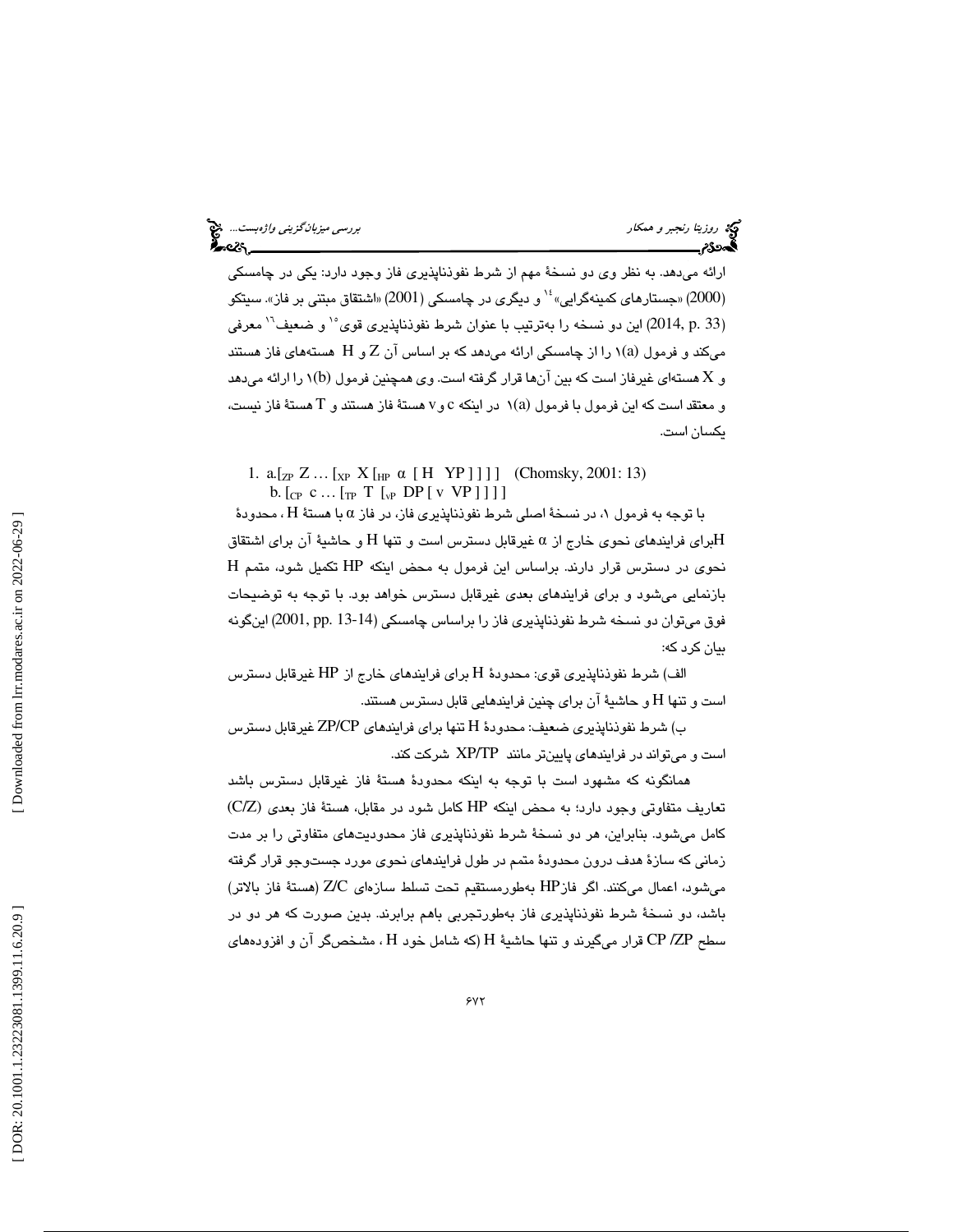

آن است)، براي C/Z قابل دسترس است. اما اين دو نسخه در پيامدهاي تجربي پيكرهبنديشان از هم متفاوت هستند. درواقع بين هستة زمان X/T و مفعول مستقيم رابطهاي واقعي وجود دارد. بر اساس شرط نفوذناپذيري قوي، همانگونه كه در نمودار 1 مشهود است T نميتواند با DP مطابقه كند.



 (Citko, 2014, p.34 نمودار 1: عدم تطابق هستة زمان و مفعول( **Figure 1**: The incompatibility between the head of TP and the complement of VP (Citko, 2014, p.34)

براساس شرط نفوذناپذيري ضعيف، هستة زمان T ميتواند در رابطة تطابق شركت كند (١). زيرا متمم v تنها براي فاز بالاتر يعني فاز CP غيرقابل دسترس است.



. (Citko, 2014, p.34 نمودار 2: تطابق هستة زمان و مفعول( **Figure 2:** Agreement between T and the object (Citko, 2014, p.34)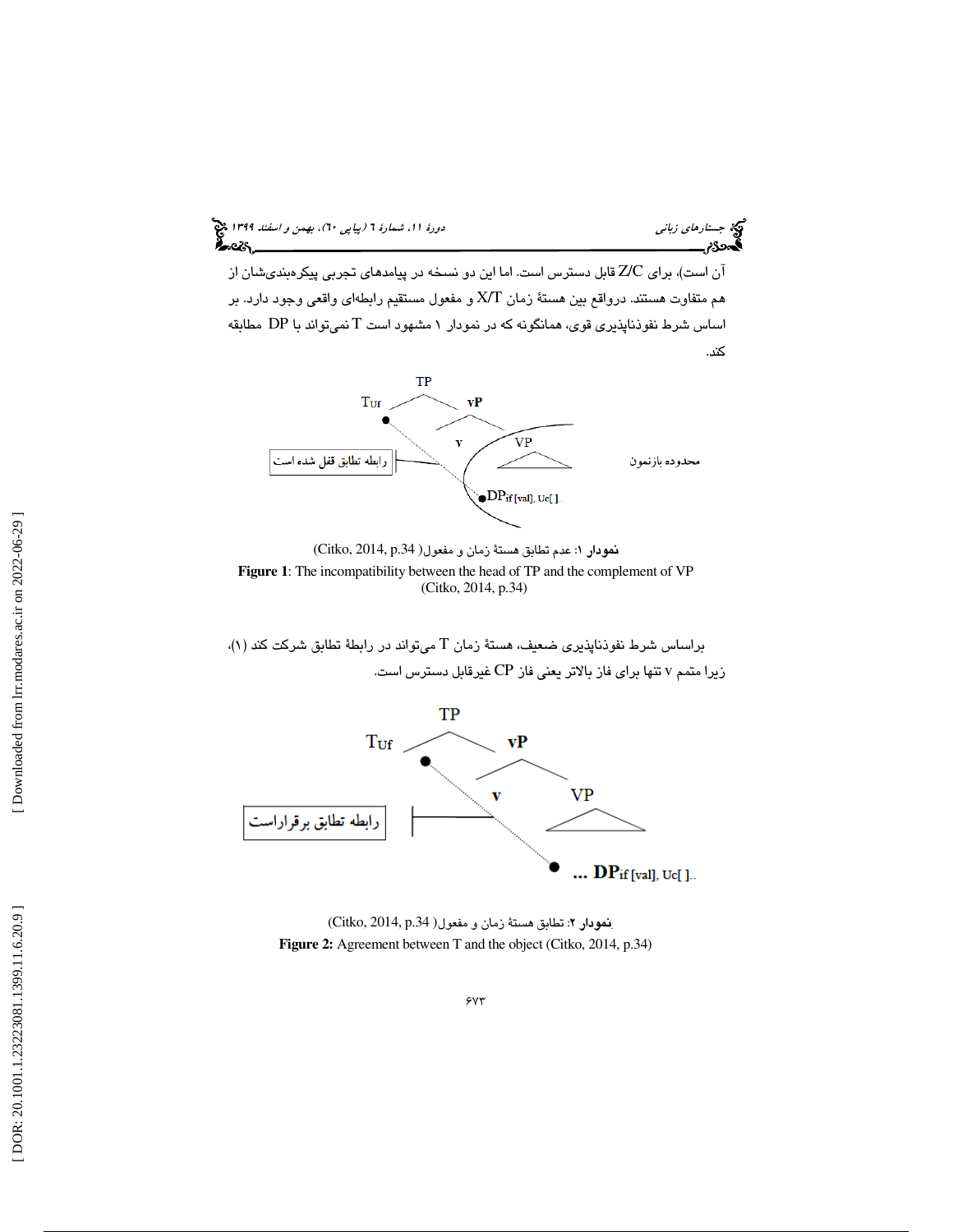يكي از دلايل وجود اين نوع از مطابقه وجود زبانهايي مانند ايسلندي و لهستاني است كه در آنها مفعول، حالت فاعلي دارد (با اين فرض كه حالت فاعلي نتيجة تطابق بين هستة زمان و مفعول است). بنابراينVP نميتواند قبل از فرايند تطابق بازنمايي شود. درواقع، اين استدلال در جهت اولويت شرط نفوذناپذيري ضعيف بر شرط نفوذناپذيري قوي است (Citko, 2014, p.33). با توجه به توصيف مباني نظري، در ادامه به تحليل نظري دادههاي كردي اردلاني ميپردازيم و بررسي ميكنيم كه نظرية فاز تا چه اندازه ميتواند توزيعپذيري واژهبستها را در اين زبان تبيين و توجيه كند.

#### 4. تحليل نظري دادهها

در اين بخش با مبنا قرار دادن تحليل نظري سيتكو (2014 )، به تحليل نظري گزارههاي تكمفعولي در زبان كردي اردلاني ميپردازيم و بررسي ميكنيم كه جايگاه واژهبستها با توجه به نظرية فاز در اين زبان تا چه حد قابل تبيين است.

#### . 1ـ4 جايگاه واژهبست در كردي اردلاني

واژهبستهاي شخصي (ضميرهاي شخصي متصل) در كردي اردلاني در زمان گذشته و در جملات متعدي تجلي مييابند. بدين معنا كه در اين زبان در جملات متعدي در زمان گذشته به يك واژهبست نياز است. بنابراين زمان، مجوز حضور واژهبستهاي شخصي در اين زبان است. اين واژهبستها نوعي شناسهٔ نقشي $^{\vee}$ هستند و از طرفي بهمنزلهٔ هسته با فاعل جمله و حتي با مفعول فعل متعدي مطابقه ميكنند و مشخصههاي فاي (شخص، شمار و جنس) آنها را نشان ميدهند. بنابراين، ميتوانند در جايگاه هستة زمان مستقر شوند. در بررسي دادههاي كردي اردلاني مشاهده ميشود كه در ساختهاي متعدي تكمفعولي در زمان گذشته، واژهبست مطابقه در صورت حضور مفعول، آن را بهمنزلة ميزبان برميگزينند.

شج=۳شج معرفه-سيب ۳شج-معرفه-بچه «بچهها سيب را خوردند»

2. mnæ ɫ-ækæ-n sef-ækæ=yan xward-Ø.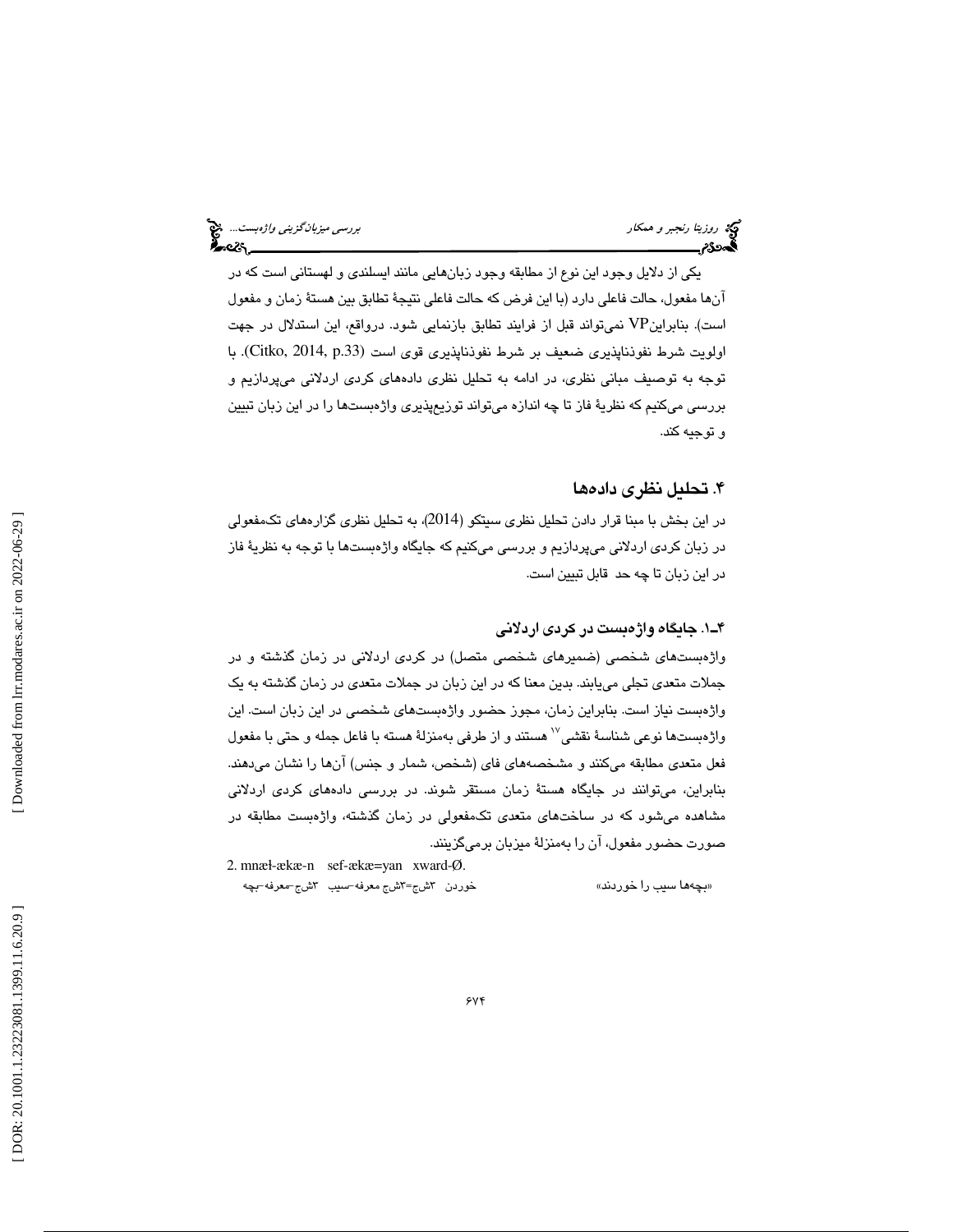

نمودار ٣: اشتقاق فاز ساخت متعدي گذشته در كردي اردلاني **Figure 3:** Derivation of the past transitive construction phase in Ardalani Kurdish

همانگونه كه در نمودار 3 مشهود است فاعل و مفعول در فاز اول قرار دارند و از آنجايي كه واژهبست بهمنزلة عنصر مطابقهنماي فاعل و مفعول معرفي شد، بايد در محدودة فاز اول قرار گيرد و همراه با متمم فاز اول به بخش آوايي منتقل شود. همانگونه كه پيش تر ذكر شد متمم فاز اول شامل گروه فعلي هستهاي (VP (است كه به سطح صورت آوايي و منطقي براي خوانش آوايي سپرده ميشود. از طرفي واژهبست مطابقه تنها متمم فاز اول را جهت ميزبانگزيني خود در اختيار دارد. بنابراين، بهطور طبيعي و خودكار ميزبان خود را از متمم فاز برميگزيند. از آنجايي كه كه واژهبستهاي زبان كردي اردلاني از نوع واژهبستهاي ويژه هستند، بنابراين جايگاه نحوي و جايگاه تجلي آوايي آنها متفاوت است (كريمي، 1393). اين واژهبستها با توجه به ديدگاه رابرتز (2000) در نمودار درختي جايگاه ويژهاي را به خود اختصاص ميدهند. به اعتقاد وي واژهبستها بهدلیل آنکه در بعضی از زبانها از ویژگی موضوع فعلها و در بعضی از زبانها از ویژگی مطابقه بهرهمند هستند، میتوان رویکرد واحدی را برای آنها ارائه داد. بنابراین، وی در نمودار درختي، گره نحوي جداگانهاي را براي واژهبستها پيشنهاد داده است. بهطوري كه گروه واژهبست پايينتر از گروه زمان و بالاتر از گروه فعلي قرار ميگيرد. با توجه به اينكه واژهبستها توانايي مطابقه با فاعل و مفعول را دارند، بنابراين ميتوانند به جايگاه هستة زمان منتقل شوند (كريمي، 1393) و مشخصههاي خود را با مشخصههاي هستة زمان مبادله كنند. بدين معنا كه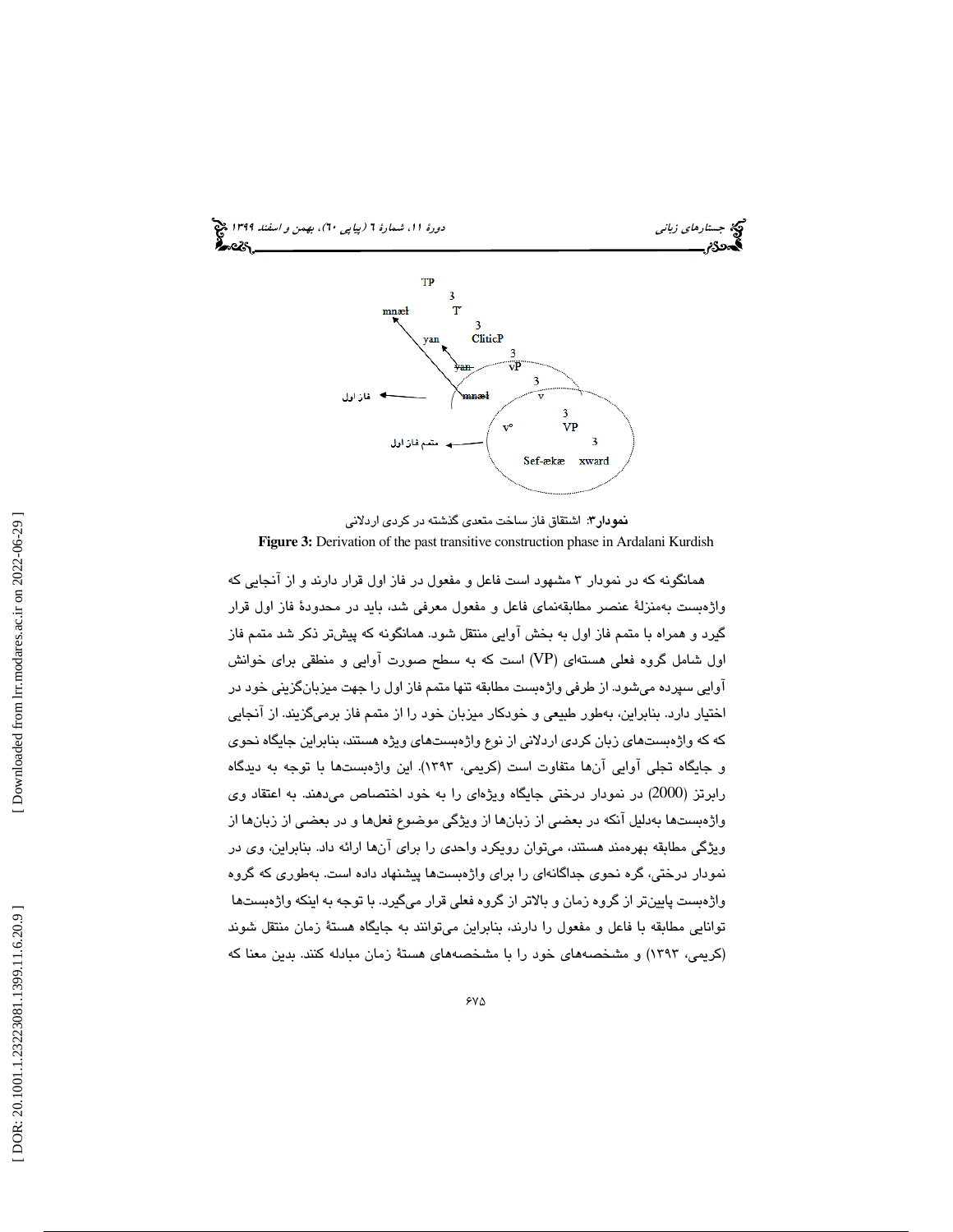مشخصههاي تعبيرناپذير (شخص و شمار) هستة زمان را ارزشگذاري ميكنند و هستة زمان نيز مشخصة حالت خود را به واژهبست اعطا ميكند. از طرفي واژهبستها بهمنزلة شناسة نقشي میتوانند در یک حرکت پنهان^`(Radford, 2009) به میزبان خود در محدودهٔ متمم گروه فعلی الحاق شوند و خوانش آوايي آنها همراه با ميزبان صورت ميگيرد.

درخصوص فرايند تطابق ميتوان گفت كه بر اساس شرط نفوذناپذيري ضعيف ( ,Citko 2014, p.33)، هستة زمان T مىتواند در رابطة تطابق شركت كند، زيرا متمم v تنها براى فاز بالاتر يعني فاز CP غيرقابل دسترس است. بنابراين، تطابق بين T و فاعل جمله امكانپذير است. درواقع، میتوان گفت كه واژهبست (yan) در مثال ۲ بهمنزلهٔ هسته با فاعل جمله مطابقه میكند و مشخصههاي فاي (شخص، و شمار) فاعل را بازبيني ميكند. از طرفي فاعل براي اقناع مشخصة EPP به جايگاه مشخصگر گروه زمان حركت ميكند. در نتيجه، تنها گزينة قابل دسترس براي ميزباني واژهبست، مفعول جمله است كه در متمم فاز اول قرار دارد. بنابراين، واژهبست ميزبان خود را در محدودة گروه فعلي هستهاي انتخاب ميكند و در طي حركتي پنهان به آن الحاق ميشود و همراه با متمم فاز اول به بخش آوايي جهت خوانش آوايي فرستاده ميشود. بنابراين، جايگاه اتصال واژهبست به ميزبان توسط فاز تعيين ميشود و واژهبست به محض انتقال اولين فاز به بخش آوايي، به آن ملحق ميشود. در ساختهايي با فعل مركب در زمان گذشته اگر مفعول جمله تهي باشد، واژهبست جزء غيرفعلي فعل مركب را بهمنزلة ميزبان برميگزيند.

3. mnæ ɫ -ækæ -n sŏɫ =yan kĭrd-Ø.

كردن Yشج=شور Yشج–معرفه–بچه

بچه ها (غذا) شورش كردند» »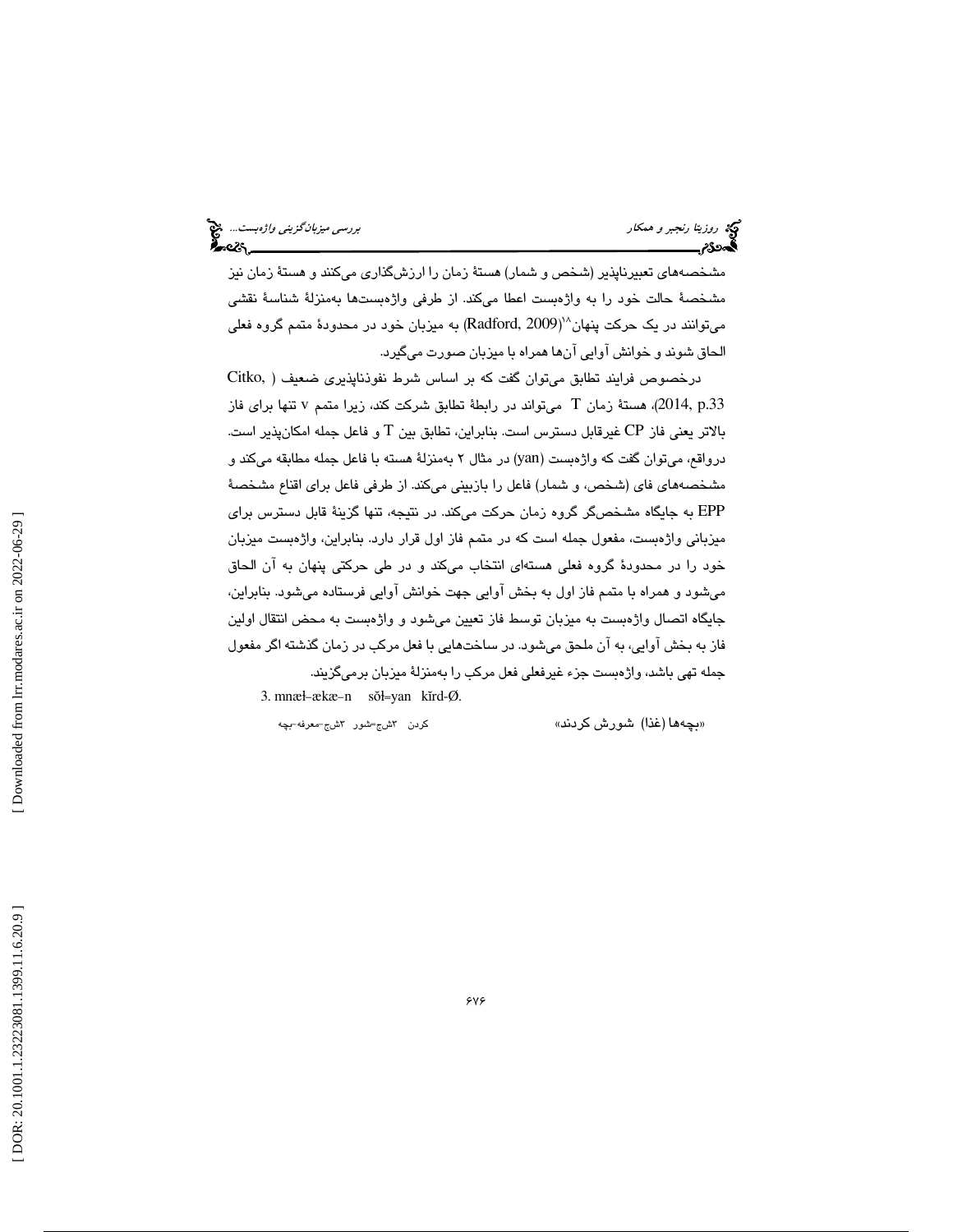

نمودار 4: اشتقاق فاز ساخت متعدي گذشته با فعل مركب در كردي اردلاني **Figure 3**: Derivation of the past transitive construction phase with a compound verb in Ardalani Kurdish

همانگونه در نمودار 4 مشهود است فعل مركب در محدودة متمم فاز اول قرار دارد و از آنجايي كه در اين ساخت مفعول بهصورت محذوف تجلي يافته است، بنابراين ميتوان گفت كه جزء غيرفعلي فعل مركب اولين سازه در اين محدوده است كه به بخش آوايي جهت خوانش آوايي فرستاده ميشود. بنابراين، اولين گزينة قابل دسترس براي واژهبست مطابقه در صورت نبود مفعول، جزء غيرفعلي فعل مركب است كه واژهبست مطابقه بهطور طبيعي و خودكار آن را بهعنوان ميزبان خود انتخاب ميكند. همانطور كه مشهود است واژهبست مطابقه همچنان ميزبانهاي خود را از محدودة متمم فاز اول انتخاب ميكند و با توجه به اينكه اولين عناصر منتقلشده به حوزة آوايي از فاز اول هستند درنتيجه هر عنصري كه در اين محدوده قرار گيرد، ميتواند گزينة مناسبي براي ميزباني واژهبست باشد.

درخصوص رابطة تطابق نيز ميتوان گفت كه بر اساس شرط نفوذناپذيري فاز ضعيف (.33p 2014, ,Citko(، متمم گروه فعلي پوستهاي فقط براي فاز بالاتر يعني فاز CP غيرقابل دسترس است، از اين رو، تطابق بين T و فاعل جمله امكانپذير است. بنابراين، ميتوان گفت كه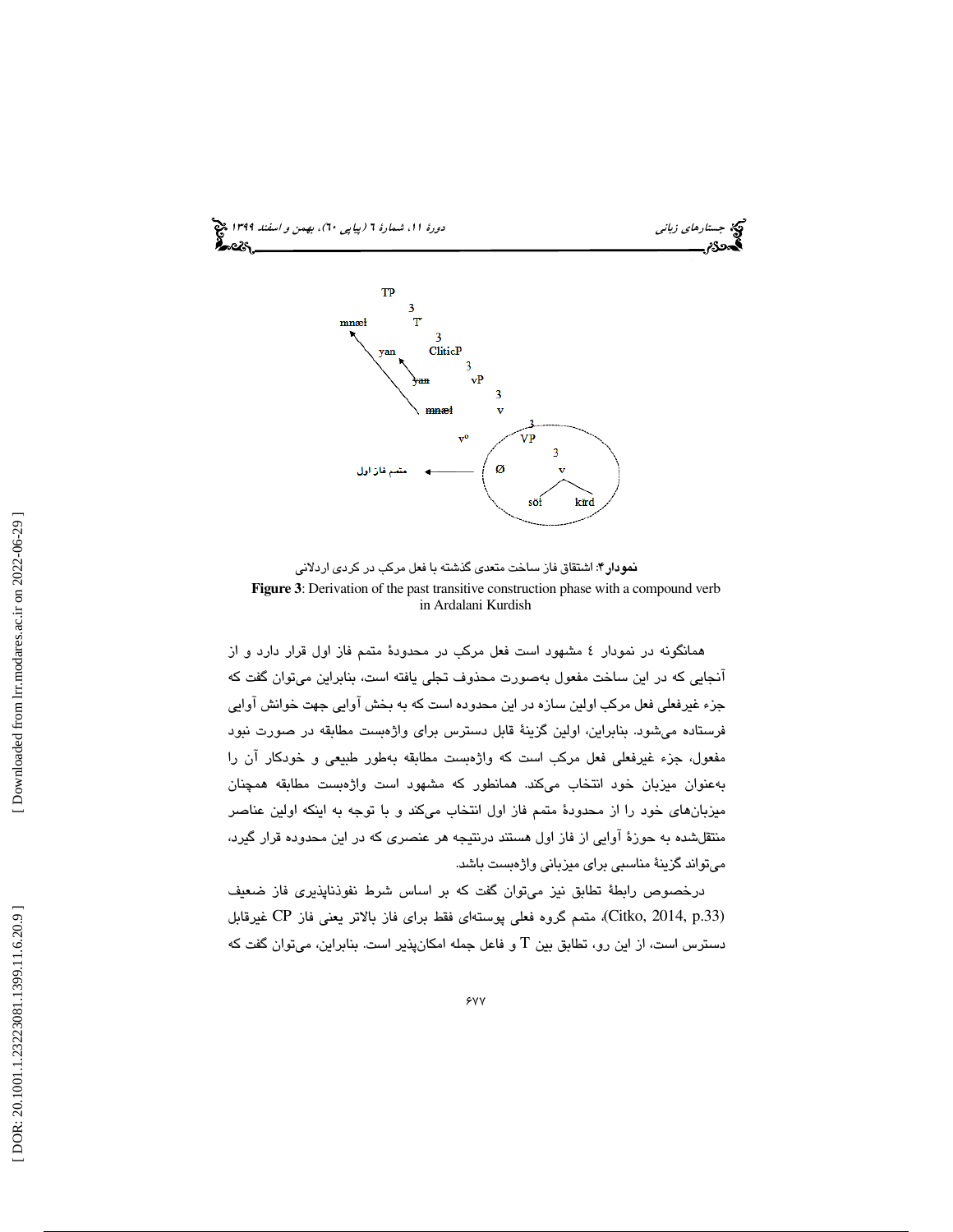واژهبست (yan) در مثال ۳ بهعنوان هسته با فاعل جمله مطابقه ميكند و مشخصههاي فاي (شخص و شمار) فاعل را بازبيني ميكند. از طرفي فاعل براي اقناع مشخصة EPP به جايگاه مشخصگر گروه زمان حركت ميكند. درنتيجه، تنها گزينة قابل دسترس براي ميزباني واژهبست، در صورت نبود مفعول، جزء غيرفعلي فعل مركب است كه در متمم فاز اول قرار دارد. بنابراين، واژهبست ميزبان خود را در محدودة گروه فعلي هستهاي انتخاب ميكند و طي يك حركت پنهان به آن الحاق ميشود و همراه با متمم فاز اول به بخش آوايي جهت خوانش آوايي فرستاده ميشود. بنابراين، جايگاه اتصال واژهبست به ميزبان توسط فاز تعيين ميشود و واژهبست به محض انتقال اولين فاز به بخش آوايي، به آن ملحق ميشود. در اين راستا ميتوان گزينههاي ديگري ازجمله صفت و قيد را در كردي اردلاني مورد بررسي قرار داد و محدوديتهاي آنها را در جهت ميزباني واژهبستها مطالعه كرد. در ادامه به بررسي چگونگي انتخاب صفت بهمنزلة ميزبان توسط واژهبست در كردي اردلاني ميپردازيم و تبيين آن را از ديدگاه نظرية فاز مورد مطالعه قرار ميدهيم. همچنين، بررسي ميكنيم كه آيا در انتخاب صفت بهمنزلة ميزبان محدوديتهايي وجود دارد يا خير؟ در كردي اردلاني موصوف قبل از صفت واقع ميشود و فاقد هستهنماست. مثال 4 ميزبانگزيني واژهبستها را بر روي صفت در كردي اردلاني نشان ميدهد. 4 . a. R ŏžæ mæsi sür=i sænd-Ø.

| خریدن ۳شم=قرمز ما <i>هی</i> روژا | روڑا ماھی قرمز خرید'    |
|----------------------------------|-------------------------|
| b. dawa-e $tal=man$ xward- $Q$ . |                         |
| خوردن اشج=تلخ نکره−دارو          | ' یک داروی تلخ  خوردیم' |

همانگونه كه در مثال 4 مشهود است واژهبست مطابقه صفت را بهعنوان ميزبان انتخاب ميكند. با بررسي اشتقاق نحوي مثالهاي فوق از منظر ديدگاه فاز، تبيين نظري ديدگاه مذكور را در انتخاب صفت بهعنوان ميزبان توسط واژهبست مطابقه مورد مطالعه قرار ميدهيم. نمودار 8 اشتقاق فاز ساخت متعدي همراه با صفت را نشان ميدهد.

5. R ŏžæ mæsi sür=i sænd-Ø. خريدن ۳شم=قرمز ما*ه*ي روژا روژا ماهي قرمز خريد' '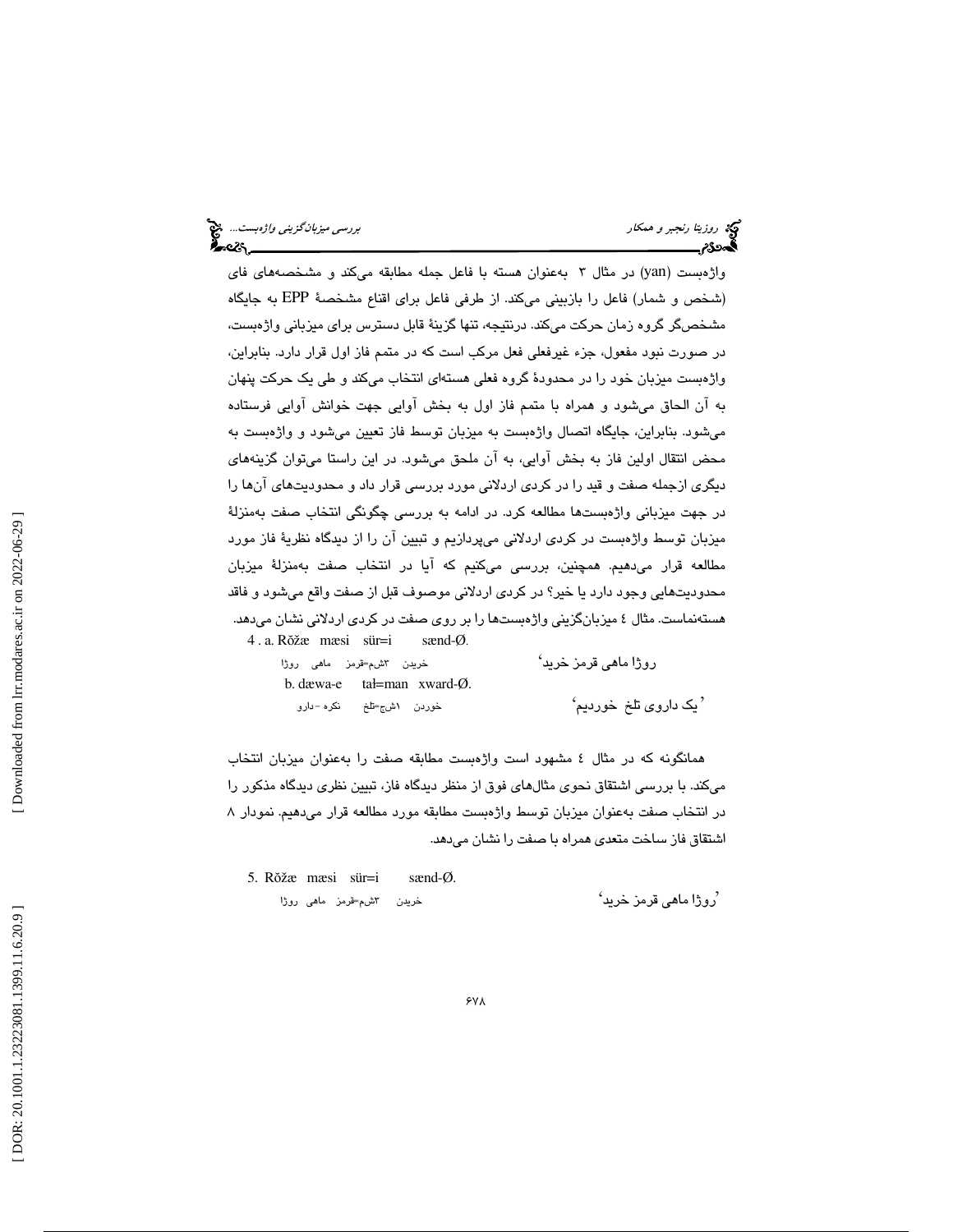



در نمودار ٥ همانطور كه مشهود است صفت (sür) به معنى «قرمز» در متمم فاز اول قرار دارد كه مفعول جمله با آن يك گروه نحوي را تشكيل ميدهد و پس از ادغام با فعل جمله به بخش آوايي جهت خوانش آوايي فرستاده ميشود. بنابراين، واژهبست، مفعول جمله را كه يك گروه صفتي را دربر ميگيرد بهمنزلة سازة اول گروه فعلي هستهاي درنظر ميگيرد و بهطور خودكار آن را بهمنزلة ميزبان برميگزيند. در دادههاي كردي اردلاني از آنجايي كه صفت با موصوف يك گروه نحوي را تشكيل ميدهد بنابراين در محدودة متمم فاز قرار ميگيرد و جزء اولين عناصري است كه به بخش آوايي فرستاده ميشود. از اين رو، ميزبان مناسبي براي واژهبست مطابقه است و به نظر ميرسد كه از محدوديت خاصي در اين رابطه برخوردار نيست.

درخصوص رابطة تطابق نيز ميتوان گفت كه بر اساس شرط نفوذناپذيري فاز ضعيف (Citko, 2014, p. 33) متمم گروه فعلي پوستهاي تنها براي فاز بالاتر يعني فاز CP غيرقابل دسترس است. از اين رو، تطابق بين هستة زمان (واژهبست) و فاعل جمله امكانپذير است. بنابراین، میتوان گفت كه واژهبست (i) در مثال ٥ بهعنوان هسته با فاعل جمله مطابقه میكند و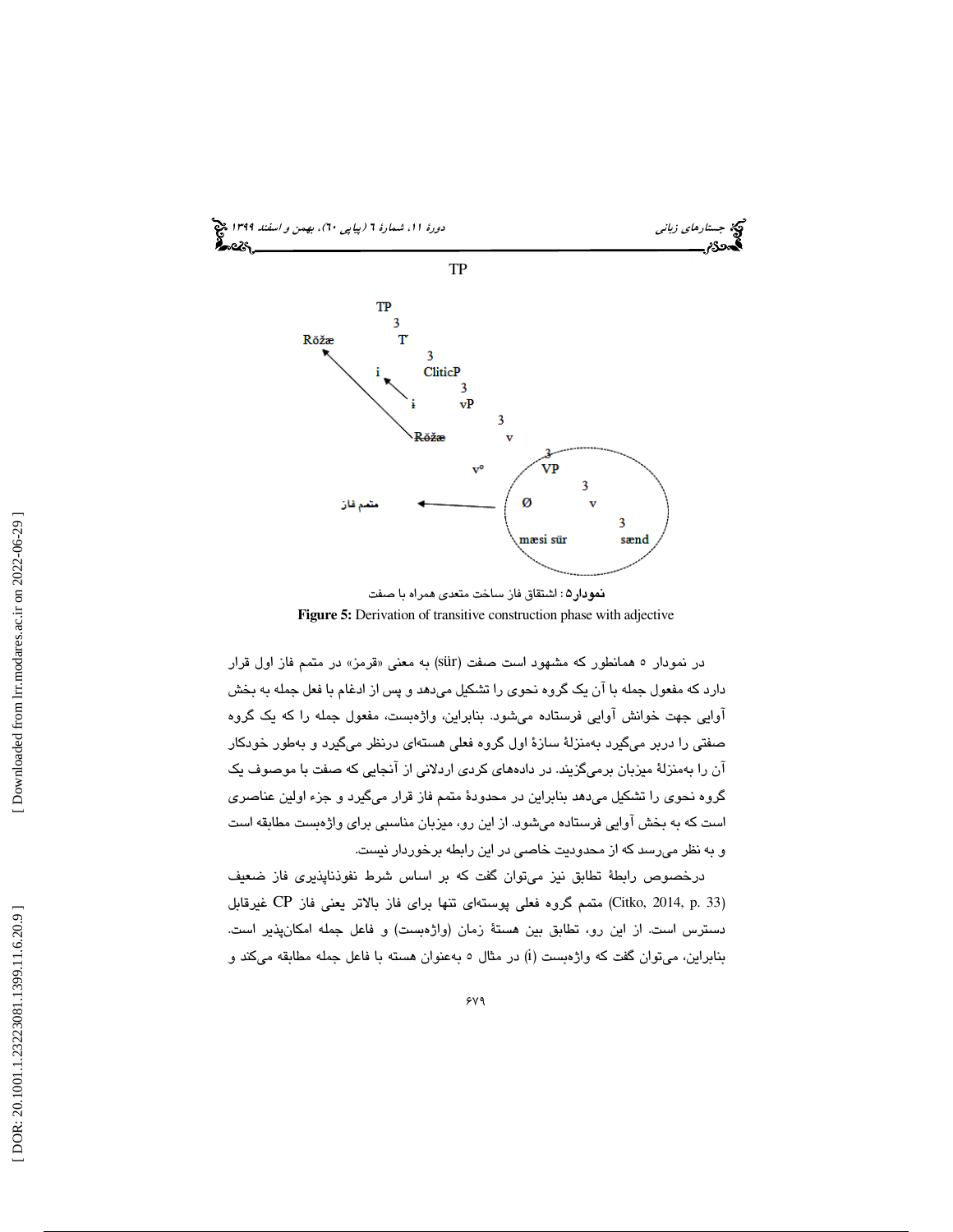مشخصههاي فاي (شخص و شمار) فاعل را بازبيني ميكند. از طرفي فاعل براي اقناع مشخصة EPP به جايگاه مشخصگر گروه زمان حركت ميكند. درنتيجه، تنها گزينة قابل دسترس براي ميزباني واژهبست، گروه نحوي مفعولي است كه در متمم فاز اول قرار دارد و واژهبست بهعنوان شناسة نقشي آن را براي ميزباني انتخاب ميكند و در يك حركت پنهان به آن الحاق ميشود و همراه با متمم فاز اول به بخش آوايي جهت خوانش آوايي فرستاده ميشود. در ادامه به مطالعة قيدها بهعنوان ميزبان واژهبستهاي مطابقه در كردي اردلاني ميپردازيم و محدوديتهاي موجود در انتخاب آنها را مورد بررسی قرار میدهیم. با توجه به بررسی دادههای کردی اردلانی، به نظر ميرسد قيدها در پذيرش ميزباني واژهبستهاي مطابقه داراي محدوديت هستند و بسته به جايگاه نحويشان ميتوانند بهعنوان ميزبان واژهبست انتخاب شوند. در ساختهاي متعدي گذشته همراه با قيد مقدار در كردي اردلاني، واژهبست مطابقه همچنان سازة اول را بهعنوان ميزبان خود انتخاب ميكند.

 6. mnæl-ækæ-n čkek=yan sef xwærd. خوردن سيب ٽاشج=كم ٣ شج−معرفه-بچه

«بچهها كم*ى* سيب خوردند»



**نمودار ۶**: اشتقاق فاز ساخت متع*دی* گذشته همراه با قید در کرد*ی* اردلانی **Figure 5:** Derivation of transitive construction phase with adverb in Ardalani Kurdish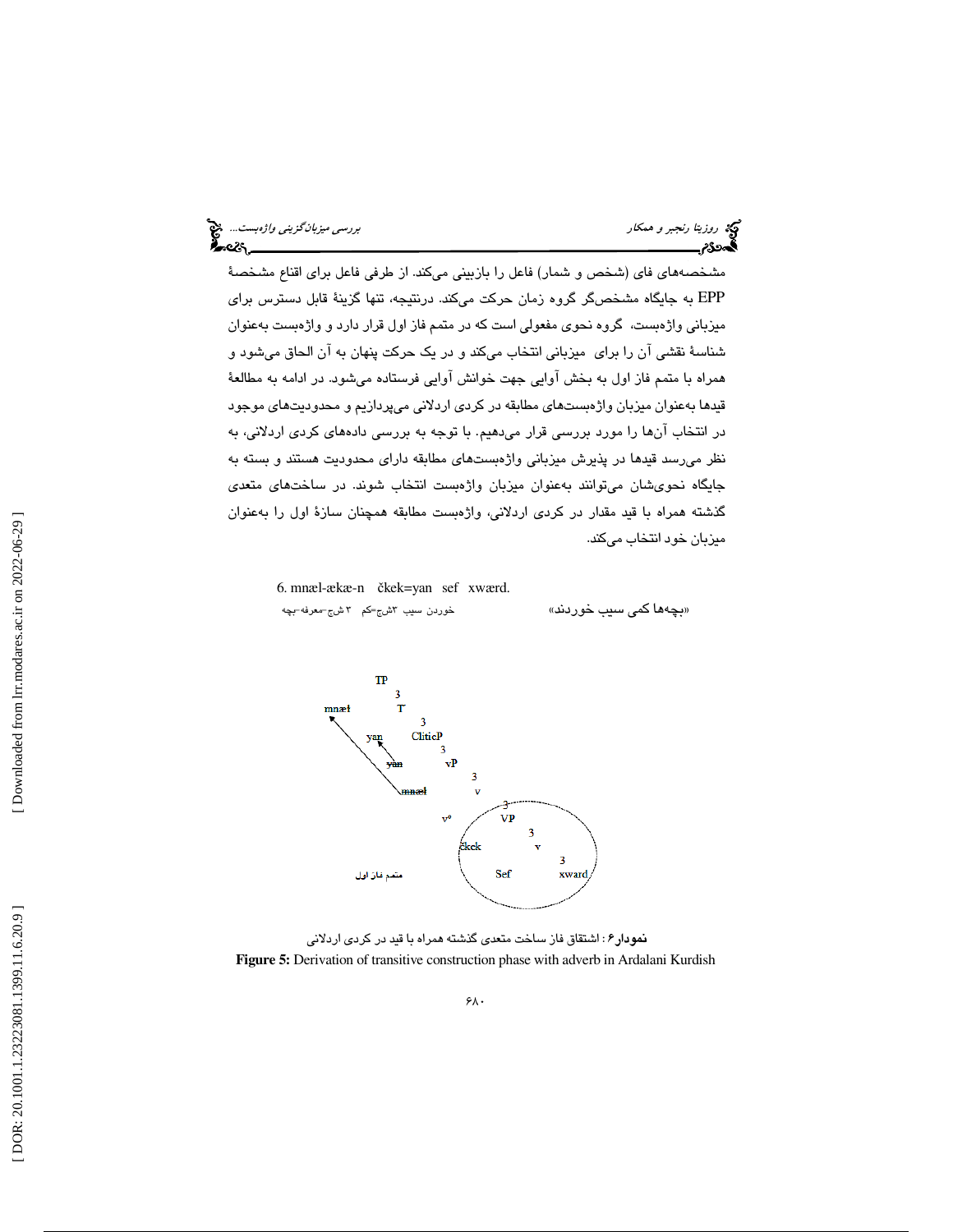همانگونه كه در نمودار 6 مشهود است قيد مقدار در جايگاه مشخصگر گروه فعلي هستهاي قرار دارد و دارای دامنهٔ محدودی<sup>۱۹</sup> است؛ بدین معنا که تنها بخشی از ساخت جمله را دربر ميگيرد و جزو عناصر فاز اول محسوب ميشود. از طرفي اين قيد در محدودة متمم فاز اول قرار دارد، بنابراين همراه با متمم به بخش آوايي جهت خوانش آوايي فرستاده ميشود. قيد مقدار با حضور مفعول در جمله بهعنوان اولين سازه در نظر گرفته ميشود و از آنجايي كه واژهبستهاي مطابقه در كردي اردلاني از نوع واژهبست جايگاه دوم هستند، بنابراين اولين سازه را جهت ميزباني انتخاب ميكنند كه در اينجا قيد مقدار بهعنوان اولين سازه گزينه مناسبي براي ميزباني واژهبست است. بنابراين با توجه به مثال 6 ميتوان گفت كه واژهبستهاي مطابقه در كردي اردلاني قيدهاي با دامنة محدود ازجمله قيد مقدار را بهعنوان ميزبان انتخاب ميكنند.

درخصوص رابطة تطابق نيز ميتوان گفت كه بر اساس شرط نفوذناپذيري فاز ضعيف (همان، ص. 33)، متمم گروه فعلي پوستهاي تنها براي فاز بالاتر يعني فاز CP غيرقابل دسترس است. از اين رو تطابق بين T و فاعل جمله امكان،پذير است. بنابراين ميتوان گفت واژهبست (yan) در مثال كه در جايگاه هسته قرار دارد با فاعل جمله مطابقه ميكند و مشخصههاي فاي (شخص و 6 شمار) فاعل را بازبيني ميكند. از طرفي فاعل براي اقناع مشخصة EPP به جايگاه مشخصگر گروه زمان حركت ميكند. درنتيجه، تنها گزينة قابل دسترس براي ميزباني واژهبست قيد جمله است كه در متمم فاز اول قرار دارد. بنابراين، واژهبست بهعنوان شناسه نقشي در يك حركت پنهان به قید مقدار كه در محدودهٔ گروه فعلی هستهای قرار دارد و اولین گزینهٔ قابل دسترس برای ميزباني است، الحاق ميشود و همراه با متمم فاز اول به بخش آوايي جهت خوانش آوايي فرستاده ميشود. در دادههايي كه قيد و مفعول هر دو در جمله حضور دارند، واژهبست مطابقه گروه نحوي را بهعنوان ميزبان برميگزيند، درواقع ميتوان اينگونه تبيين كرد كه قيد مقدار (čkek ) داراي دو نقش در زبان كردي اردلاني است. اين قيد زماني كه فعل را توصيف ميكند در جايگاه مشخصگر گروه فعلي هستهاي است و در نبود مفعول، بهعنوان ميزبان واژهبست مطابقه انتخاب ميشود و زماني كه همراه با مفعول است يك گروه نحوي را تشكيل میدهد. درواقع یک کمیتنما<sup>۲۰</sup> برای اسم است و میتواند میزبان مناسبی برای واژهبست باشد، زيرا بر اساس قانون واكرناگل``(1892)، اولين سازه لزوماً اولين واژه نيست و ميتواند يک گروه نحوي باشد.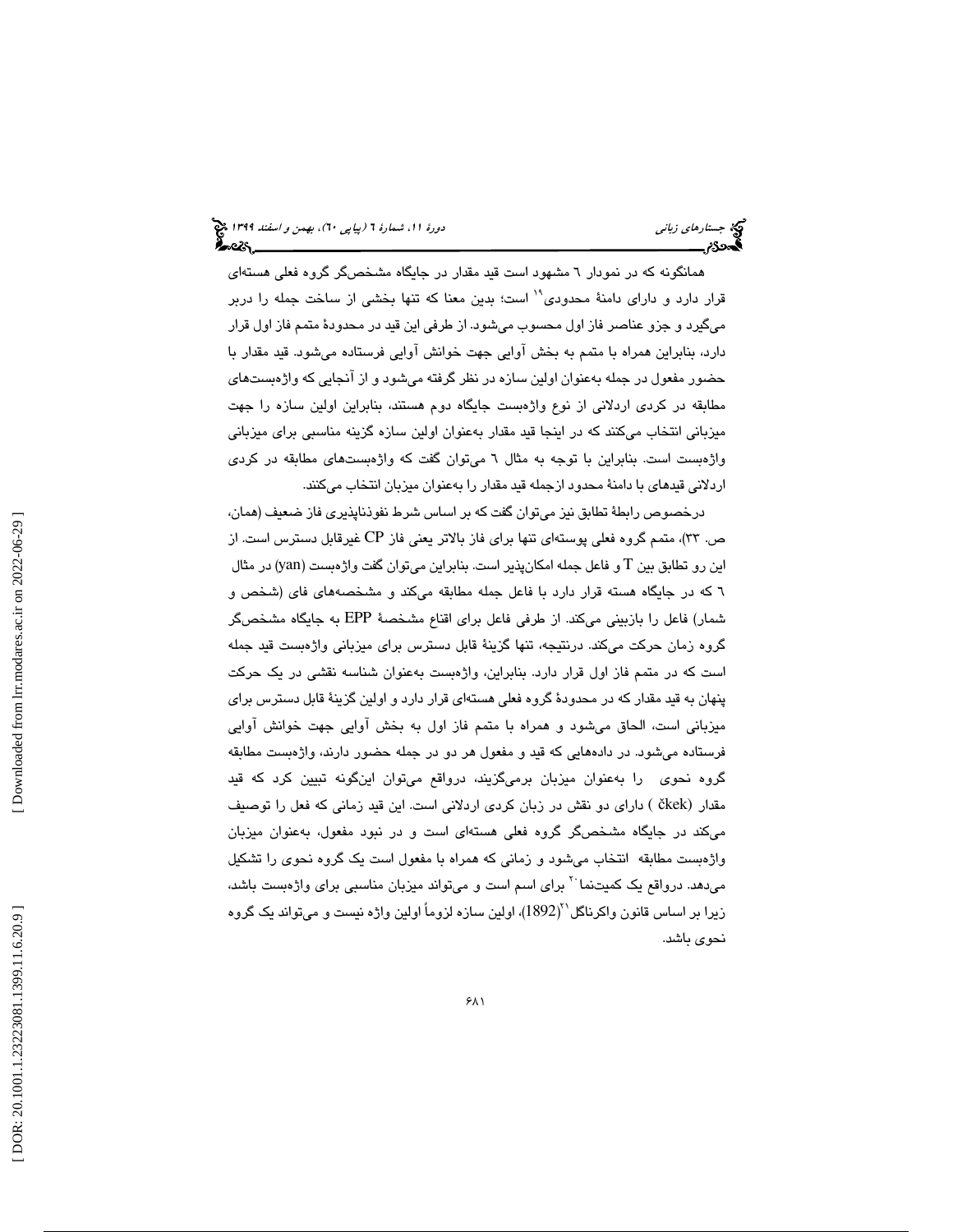

نمودار : 7 گروه نحوي، ميزبان واژهبست در كردي اردلاني **Figure** 7: Syntactic group as a clitic host in Ardalani Kurdish

با توجه به نمودار 7 ميتوان گفت كه نظرية فاز توانايي تبيين دادههاي كردي اردلاني همراه با قيد (دامنة محدود) را دارد و جايگاه اتصال واژهبست مطابقه را همچنان فاز تعيين ميكند. بر اساس شرط نفوذناپذيري فاز ضعيف (Citko, 2014, p.33)، متمم گروه فعلي پوستهاي تنها براي فاز بالاتر، يعني فاز CP غيرقابل دسترس است. از اين رو، تطابق بين هستة زمان (واژهبست مطابقه) فاعل جمله امکانپذیراست. بنابراین، میتوان گفت که واژهبست (yan) در مثال ۷ بهعنوان هسته با فاعل جمله مطابقه ميكند و مشخصههاي فاي (شخص و شمار) فاعل را بازبيني ميكند. از طرفي بهعنوان شناسه نقشي به گروه نحوي [čkek sef] كه در محدودهٔ گروه فعلي هستهاي قرار دارد و اولين سازة قابل دسترس براي ميزباني است، الحاق ميشود و همراه با متمم فاز اول به بخش آوايي جهت خوانش آوايي فرستاده ميشود. در ادامه به بررسي ساختهايي ميپردازيم كه علاوه بر قيد مقدار، داراي قيد حالت هم باشند.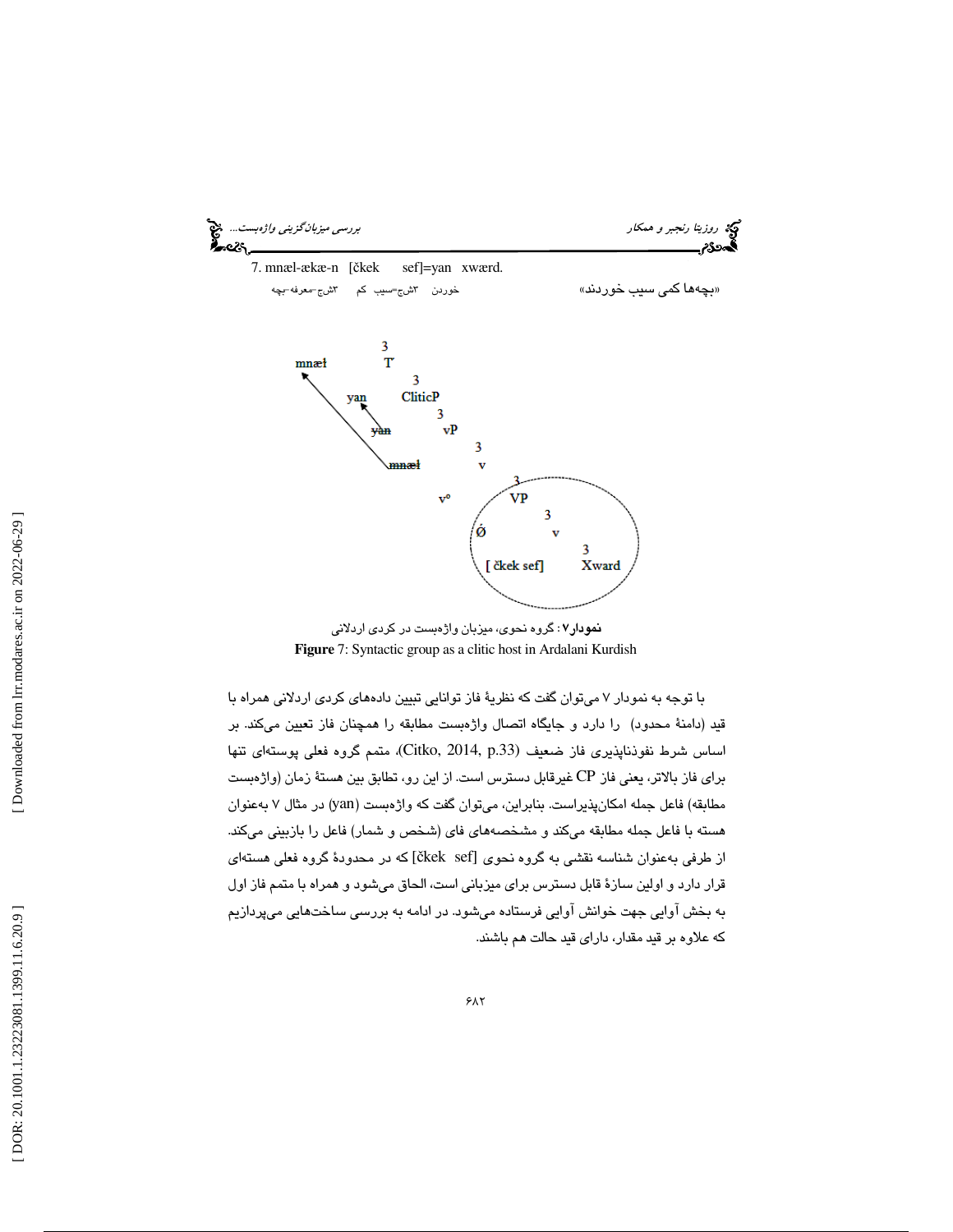|  | دورهٔ ۱۱، شمارهٔ ۲ (پیاپی ۲۰)، بهمن و <i>اسفند ۱۳۹۹</i> پنج<br><b>گیردگ</b> |  |  |  |
|--|-----------------------------------------------------------------------------|--|--|--|
|  |                                                                             |  |  |  |

جستارهاي زباني دورة ،11 شمارة 6

9.a. mnæ ɫ-ækæ-n yæwaš čkek=yan sef xwærd.

ج=كمي آرام گڻشج-معرفه-بچه «بچەھا بەآرامى كمى سىب خوردند خوردن سيب ۳ش

 b. \*mnæ ɫ-ækæ-n yæwaš=yan čkek sef xwærd. «بچهها بهآرامی كمی سیب خوردند» خوردن سیب كم ۳شج=آرام ۳شج-معرفه-بچه

c. mnæ ɫ-ækæ-n yæwaš čkek=yan xwærd.

شج=كم آرام ٣شج−معرفه-بچه «**بچهها بهآرامی کمی (سیب) خوردند**» خوردن ۳

d . \*mnæ ɫ-ækæ-n yæwaš=yan sef xwærd.

شج=آرام ٣شج-معرفه-بچه «بچه**ها ب**ه**آرامی (سیب) خوردند» خوردن سیب ۳** 

 e. mnæl-ækæ-n bæ æjælæ čkek=yan xwærd. شج=كم عجله با ٣شج-معرفه-بچه بچهها با عجله كمي خوردند» خوردن 3 »

 f. \*mnæl-ækæ-n bæ æjælæ=yan čkek xwærd. شج= عجله با ٣شج-معرفه-بچه «**بچهها با عجله كمى خوردند**» خوردن کم ۳

همانگونه كه در مثال ۹ مشهود است در ساخت متعدي گذشته، هم قيد مقدار و هم قيد حالت وجود دارد. زماني كه واژهبست مطابقه قيدار مقدار را بهعنوان ميزبان انتخاب كند جمله دستوري است همانند نمونههای ( a,c,e ) در مثال ۹، اما زمانی كه قید حالت میزبان واژهبست باشد جمله غیردستوری است و همانند مثالهای ( b,d,f) در مثال ۹ ستارهدار میشود. همانگونه که پیشتر ذكر شد، در قيدهاي با دامنة محدود مانند قيد مقدار كه تنها بخشي از جمله تحت تسلط آن قرار ميگيرد، از آن جهت كه در محدودة فاز اول قرار دارد و با متمم فاز به بخش آوايي فرستاده ميشود، جزو اولين گزينهها براي ميزباني واژهبست مطابقه است. از طرفي واژهبست مطابقه بهطور خودكار و سيستماتيك اولين سازه (كه در اينجا قيد مقدار است) را بهعنوان ميزبان برمیگزیند. درخصوص قیدهای با دامنهٔ گسترده<sup>۲۲</sup> (Radford, 2009) مانند قید حالت که بر کل جمله تسلط دارد و كيفيت كل گزاره را تعيين ميكند، با توجه به دادههاي فوق ميتوان گفت كه، اگر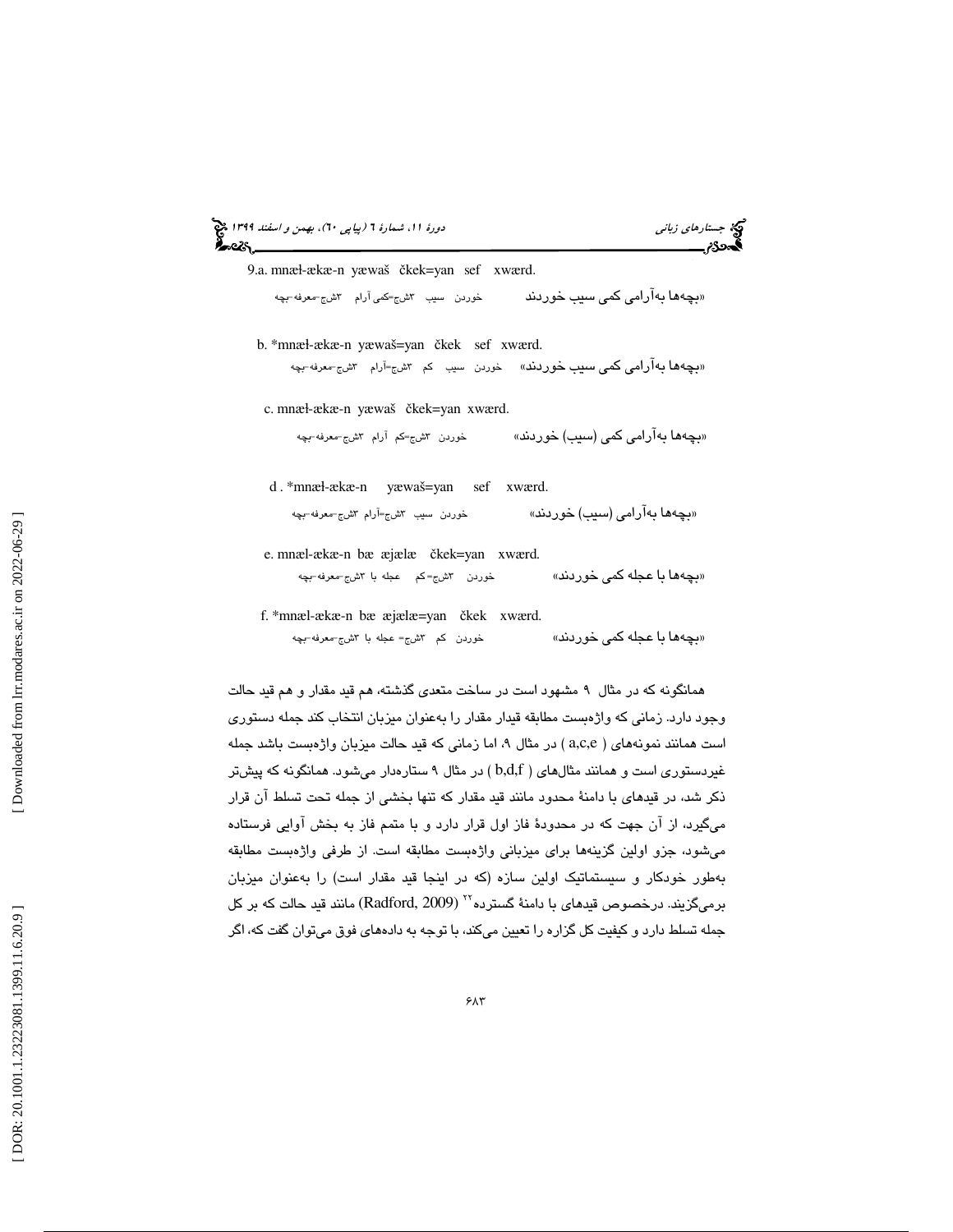واژهبست قيدهاي با دامنة گسترده مانند قيد حالت را بهعنوان ميزبان انتخاب كند، جمله غيردستوري است و ستارهدار ميشود. بنابراين، با بررسي دادههاي كردي اردلاني، بهنظر ميرسد كه جايگاه قيدهاي گسترده در خارج از فاز اول قرار دارد، زيرا به محض الحاق واژهبست به آنها جمله غيردستوري ميشود. درنتيجه، ميتوان گفت كه قيدهاي با دامنة گسترده همانند قيد حالت در حوزة ميزبانگزيني واژهبست قرار نميگيرند. نمودار 8 چگونگي اشتقاق فاز ساختهاي گذشته همراه با قيدهاي گسترده را در كردي اردلاني نشان ميدهد.

10 Mnæl-ækæ-n yæwaš čkek=yan sef xwærd. خوردن سيب اڻشج=کمي آرام اڻشج–معرفه–بچه

بچهها بهآرامي كمي سيب خوردند» »





به آرامي» است. كيفيت همانگونه كه در نمودار 8 مشهود است قيد حالت yæwaš كه به معني « كل گزاره را تعيين ميكند و بر كل بند كه همان گروه فعلي پوستهاي است تسلط دارد. بنابراين اين قيد جزو قيدهاي گسترده محسوب ميشود كه بهنظر ميرسد در جايگاهي خارج از متمم فاز اول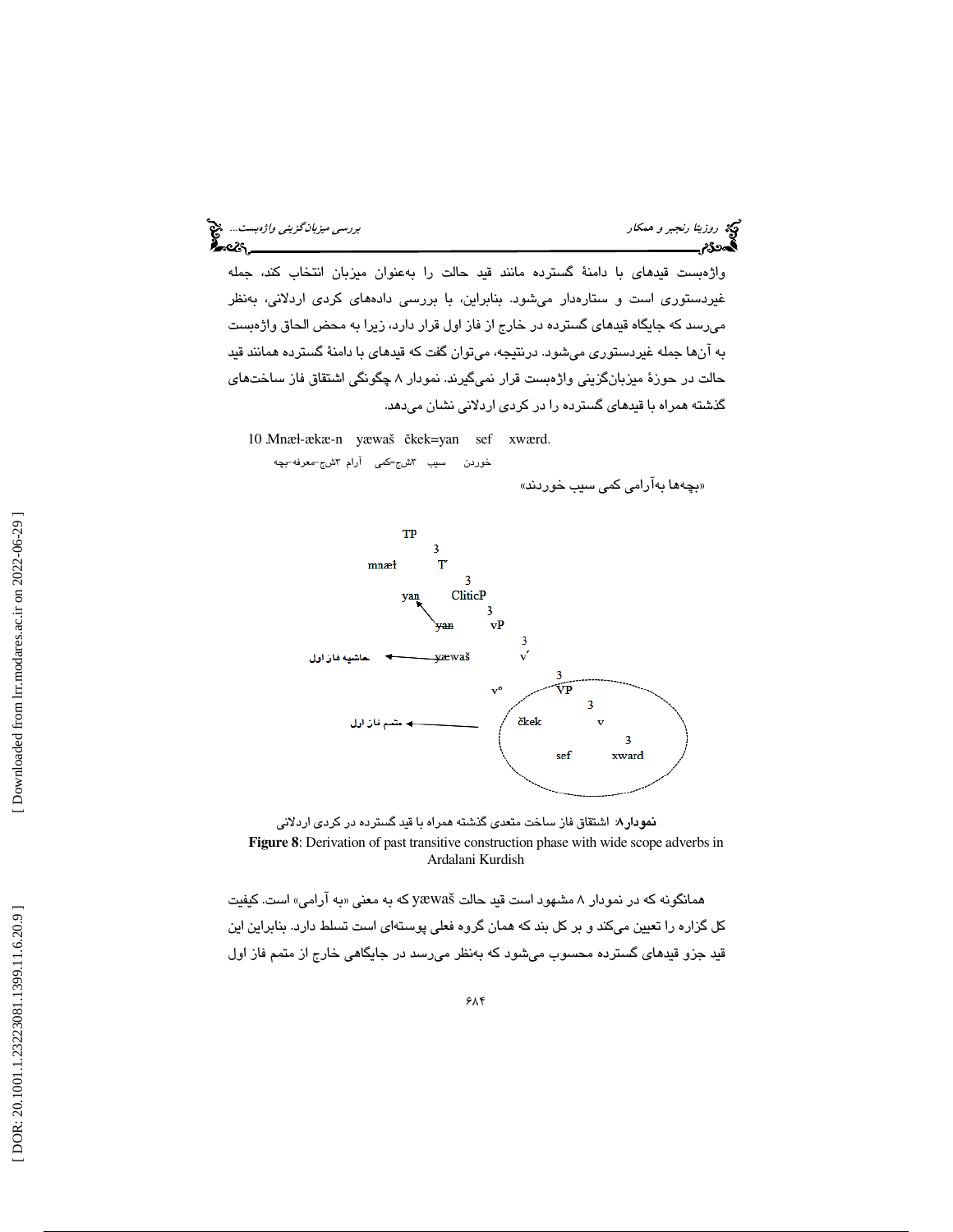# جستاره*اي زباني (بياپي 60)، بهمن و اسفند 1*394 فرانس به 130 دورة ا $\mu$  شمارة 1 (پياپي 61)، بهم*ن و اسفند 1*34 فر

قرار دارد. بنابراين، نميتواند گزينة مناسبي براي ميزباني واژهبست باشد و واژهبست بهطور خودكار و طبيعي اولين سازه در متمم فاز را كه قيد مقدار است، بهعنوان ميزبان انتخاب ميكند. اگر قيد مقدار در جمله محذوف باشد، مفعول جمله بهعنوان اولين سازه براي ميزباني واژهبست درنظر گرفته ميشود.

11 Mnæl-ækæ-n yæwaš sef=yan xwærd. شج=سيب آرام ٣شج=معرفه-بچه «بچەھا بەآرامى سىب خوردند» خوردن ۳

در مثال 11 از آنجايي كه قيد حالت در جايگاهي خارج از محدودة متمم فاز اول قرار دارد، درنتيجه جزو حوزة ميزبانگزيني واژهبست نيست و واژهبست مطابقه نميتواند آن را بهعنوان ميزبان انتخاب كند. بنابراين، مشاهده ميكنيم كه فاز عامل تعيينكنندة جايگاه اتصال واژهبست به ميزبان است و به محض انتقال اولين فاز به بخش آوايي، واژهبست مطابقه به اولين سازة موجود در آن الحاق ميشود و همراه با متمم فاز به بخش آوايي فرستاده ميشود.

با توجه به بررسي دادههاي فوق ميتوان گفت كه در كردي اردلاني واژهبستهاي مطابقه در انتخاب قيدها بهعنوان ميزبان داراي محدوديت جايگاه هستند. بدين معنا كه اگر قيد در محدودة فاز اول قرار گيرد و همراه با متمم فاز به بخش آوايي فرستاده شود، ميزبان مناسبي براي واژهبست محسوب ميشود. اما اگر خارج از محدودة متمم فاز اول باشد، واژهبست نميتواند آن را بهعنوان ميزبان برگزيند و در صورت انتخاب، جمله غيردستوري و ساقط ميشود. مانند مثالهاي 9 (f-d-b (كه در آنها واژهبست مطابقه بر روي قيد حالت تجلي يافته و باعث غيردستوري شدن جمله شده است.

#### 5. نتيجه

 در اين مقاله با مبنا قرار دادن تحليل نظري سيتكو (2014) و بررسي اشتقاق فاز گزارههاي تكمفعولي در زبان كردي اردلاني، همچنين با مطالعة حوزة ميزبانگزيني واژهبستهاي مطابقه در ساختهاي همراه با صفت و قيد نتايج قابلتوجهي بهدست آمد. با توجه به مثالهاي ذكرشده مشاهده كرديم كه ميزبانگزيني واژهبستها در كردي اردلاني محدود به متمم فاز اول يعني گروه فعلي هستهاي است. بنابراين، عناصري كه در اين محدوده قرار ميگيرند ميتوانند ميزبان مناسبي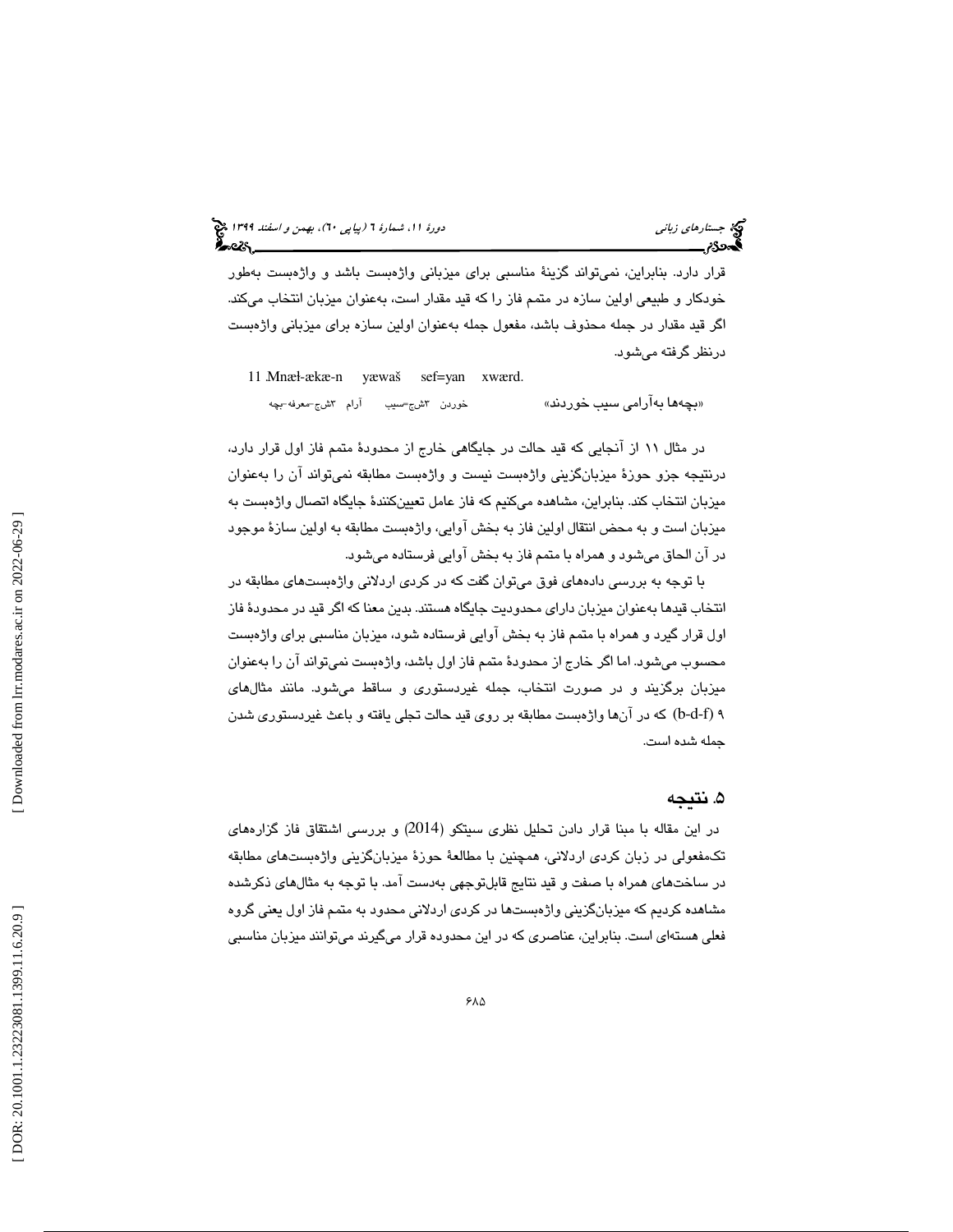براي واژهبست مطابقه باشند. در بررسي ساختهايي كه در آنها صفت و قيد وجود دارد، مشاهده كرديم كه هرگاه عناصر ذكرشده در محدودة متمم فاز اول قرار گيرند از آن جهت كه همراه با متمم فاز به بخش آوايي فرستاده ميشوند ميزبان مناسبي براي واژهبست مطابقه هستند، زيرا بهطور خودكار و سيستماتيك توسط واژهبست انتخاب ميشوند. همچنين در بررسي محدوديتهاي موجود در انتخاب ميزبان توسط واژهبست دريافتيم كه واژهبستهاي مطابقه در انتخاب قيدها بهعنوان ميزبان داراي محدوديت جايگاه هستند. بدين معنا كه اگر قيد در محدودة فاز اول قرار گيرد و همراه با متمم فاز به بخش آوايي فرستاده شود، ميزبان مناسبي براي واژهبست محسوب ميشود. اما اگر خارج از محدودة متمم فاز اول باشد، واژهبست نميتواند آن را بهعنوان میزبان برگزیند و در صورت انتخاب، جمله غیردستوری خواهد بود و ساقط میشود. اما در انتخاب صفت به عنوان ميزبان محدوديتي وجود ندارد و واژهبست مطابقه در كردي اردلاني ميتواند صفتها را كه با مفعول يك گروه اسمي تشكيل ميدهند، بهعنوان ميزبان برگزيند. بنابراين، ميتوان گفت كه نظرية فاز توانايي تبيين چگونگي ميزبانگزيني واژهبستهاي مطابقه در كردي اردلاني را دارد و جايگاه اتصال واژهبست به ميزبان توسط فاز تعيين ميشود. از طرفي واژهبستهاي مطابقه در زبان مذكور براي انتخاب ميزبان، داراي محدوديت جايگاه هستند و نميتوانند هر عنصري از جمله را بهعنوان ميزبان برگزينند.

#### 6. پينوشت ها

- 1. Citko
- 2. Grohmann
- 3. Syed &Simpson
- 4. Geraci
- 5. Phase Theory, Linearization and Zig-zag movement
- 6. Fox &Pesetsky
- 7. Mahajan
- 8. Haig
- 9. Holmberg &Odden
- 10. Mavrogiorgos
- 11. Ian Roberts
- 12. Baker
- 13. Edge
- 14. Minimalist Inquiries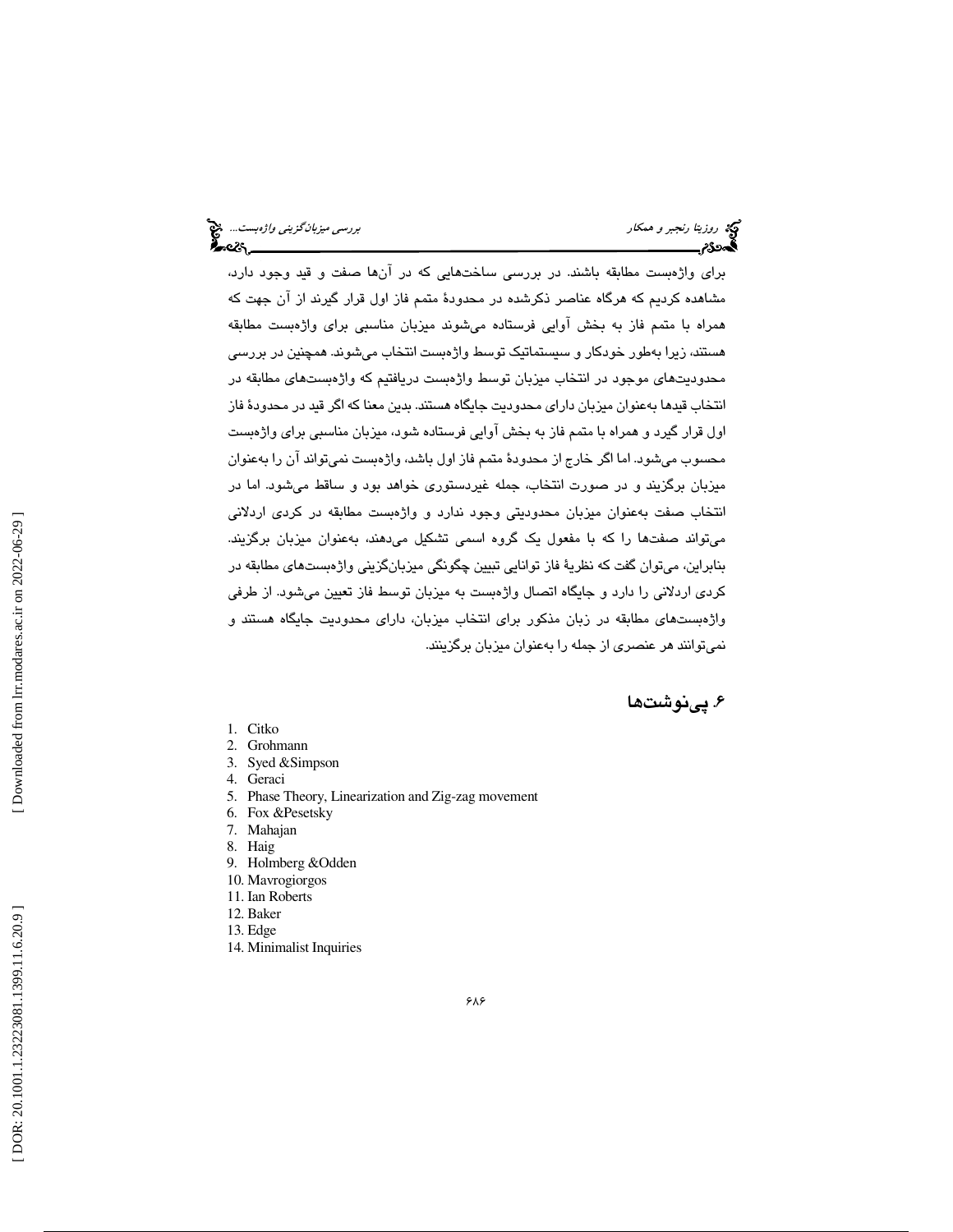جستاره*اي زباني (بياپي 60)، بهمن و اسفند 1*394 فرانس به 130 دورة ا $\mu$  شمارة 1 (پياپي 61)، بهم*ن و اسفند 1*34 فر ಹಿಂದಿ

- 15. Strong Phase Impenetrability Condition / PIC<sup>1</sup>
- 16. Weak Phase Impenetrability Condition /  $\text{PIC}_2$
- 17. Functional Identity
- 18. Covert Movement
- 19. Narrow Scope
- 20. Quantifier
- 21. Wackernagel
- 22. Wide scope

#### ۷. منابع

- بدخشان، ا،. كريمي، ي،. و رنجبر، ر. (1393). حالتنمايي در كردي سوراني. زبانشناسي و گوي*شهاي خراسان، ۲*، ۱–۲۸.
- حسيني، ن. (1395). توزيع واژهبست در زبان كردي اردلاني. پاياننامة كارشناسي ارشد. دانشگاه كردستان.
- حسيني معصوم، س.م،. نجفيان، آ،. روشن، ب،. و حيدريزادي، ر. (1399). گسترشپذيري پوستة فاز
	- اشتقاقی یک نوع فعل مرکب در زبان فارسی. ج*ستارهای زبانی، ٥، ۲*۸۳ ۳۱۱.
		- دبیرمقدم، م. (١٣٩٦). *ردهشناسی زبانهای ایرانی.* ج ۲. تهران: سمت.
		- رخزادي، ع. (1390). آواشناسي و دستور زبان كردي، سنندج: كردستان. •
- رنجبر، روزيتا. (1394). بررسي حالت و مطابقه در كردي سوراني (بانهاي و سنندجي)، رويكرد كمينهگرا. پاياننامة كارشناسي ارشد. دانشگاه علامه طباطبايي.
	- رنجبر، ر. (1397). تبيين حالت و مطابقه در زبان كردي. تهران: لوح محفوظ. •
- شقاقي، و. (1374). واژهبست چيست؟آيا در زبان فارسي چنين مفهومي وجود دارد. در مجموعهمقالات دانشگاه علامه طباطبايي، ۸۳، ۱٤۱-۱۵۱
- كريمي، ي. (1393). نگاهي به ميزبانگزيني واژهبستها از منظر نظريه فاز. در مجموعهمقالات دانشگاه علامه طباطبايي، 332 ، -1027 1042 .
- مزيناني، ا،. عليزاده، ع،. و شريفي، ش. (1395). واژهبستهاي مفعولي و آرايش بنيادين واژگان در زبان فارسی. ج*ستارهای زبانی، ٥،* ٤٩ – ۷۲.
- محمدابراهيمي، ز.، و دانشپژوه، ف. (١٣٨٧). واژهبست و روابط نحوي ـ معنايي آن با فعل در زبان كردى(گويش سورانى)، *پژوهشنامهٔ علوم انسانى، دانشگاه شهيد بهشتى، ٥٨*، ١٤٥–١٦٨.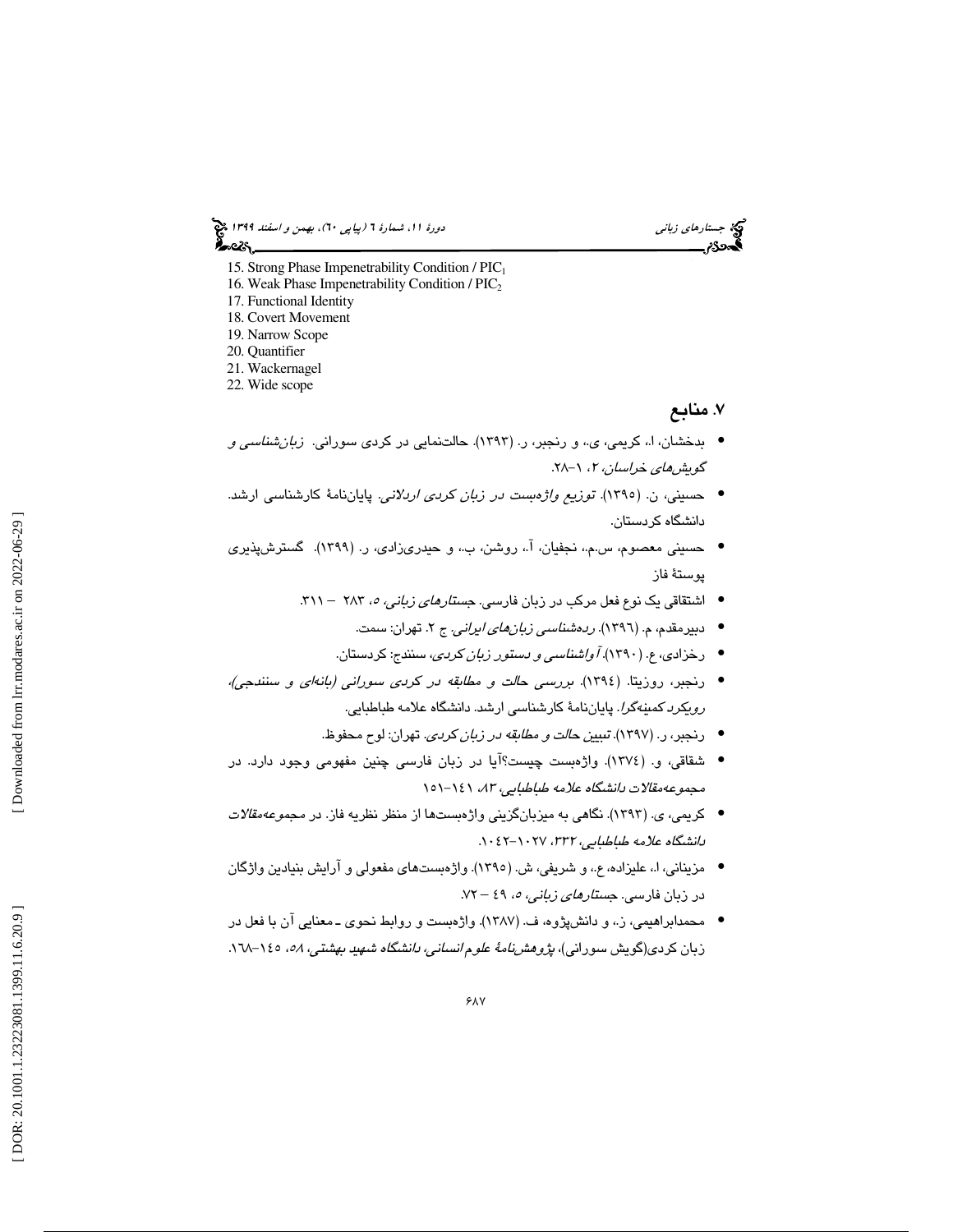#### روس*ي ميزبانگزيني واژهبست..*.. پيچ آي بررس*ي ميزبانگزيني واژهبست..*. پيچ آي بررسي ميزبا*نگزيني واژهبست..*. پيچ آي<br>**اگست 26:** بررسي ميكار بررسي ميزبان بررسي ميزبانگزيني واژه بررسي ميزبانگزيني واژه بررسي ميزبانگزيني واژه بر ۰e2s

- **References:** Badakhshan, E. Karimi, Y. & Ranjbar, R. (2014). Case-marking in Kurdish (Sanadaji and Banei), *Jounal of Linguistics & Khorasan Dialects*. V.2. 1-28. [In Persian].
- Baker, M. (2015). *Case: its principles and its parameters*. Cambridge University Press.
- Chomsky. N. (2000). *Minimalist inquiries: the framework*. In Martin, R., Michaels, D. & Uriagereka.
- Chomsky, N. (2001). *Derivation by Phase*. In M. Kenstowicz, *Ken Hale: A life in language* (pp. 1-54). Cambridge, MA: MIT Press.
- A Three factors in language design. *Linguistic Inquiry 36*(1): 1–22.. Chomsky, N. (2005) Chomsky. N Chomsky, N .(2008). *On phases*. In Freidin, R., Otero, C. & Zubizarreta, M-L. (Eds.), *Foundational Issues in Linguistic Theory.* Cambridge, MA: MIT Press.
- Citko, B. (2014). *Phase Theory*. Cambridge University Press.
- Dabir-Moghaddm, M.(2012). Linguistic typology: An Iranian perspective, *Journal of Universal Language* , *13*, 31-70.
- Dabir-Moghaddm, M. (2017). *Typology of Iranian languages*. SAMT. [In Persian].
- Dixon, R. (1994). *Ergativity*. Cambridge: Cambridge University Press.
- Grohmann, Kleanthes K. (2009). *Explorations of Phase theory: Interpretation at the interfaces*, New York: Oxford University Press.
- Holmberg, A. & Odden, D. (2004). Ergativity and role-marking in Hawrami. Paper presented at Syntax of the world's languages (SWL 1 )*, Leipzig,* Germany.
- Hosseini, N. (2017). *Distribution of clitics in Ardalani Kurdish*, M.A. Thesis. University of Kurdestan. [In Persian].
- Hossaini-Masasoum, S. M., Najafian, A., Rovshan, B. & Heidarizadi, R. (2020). Separatability of derivational Phase edge in a Persian compound verb. *Language*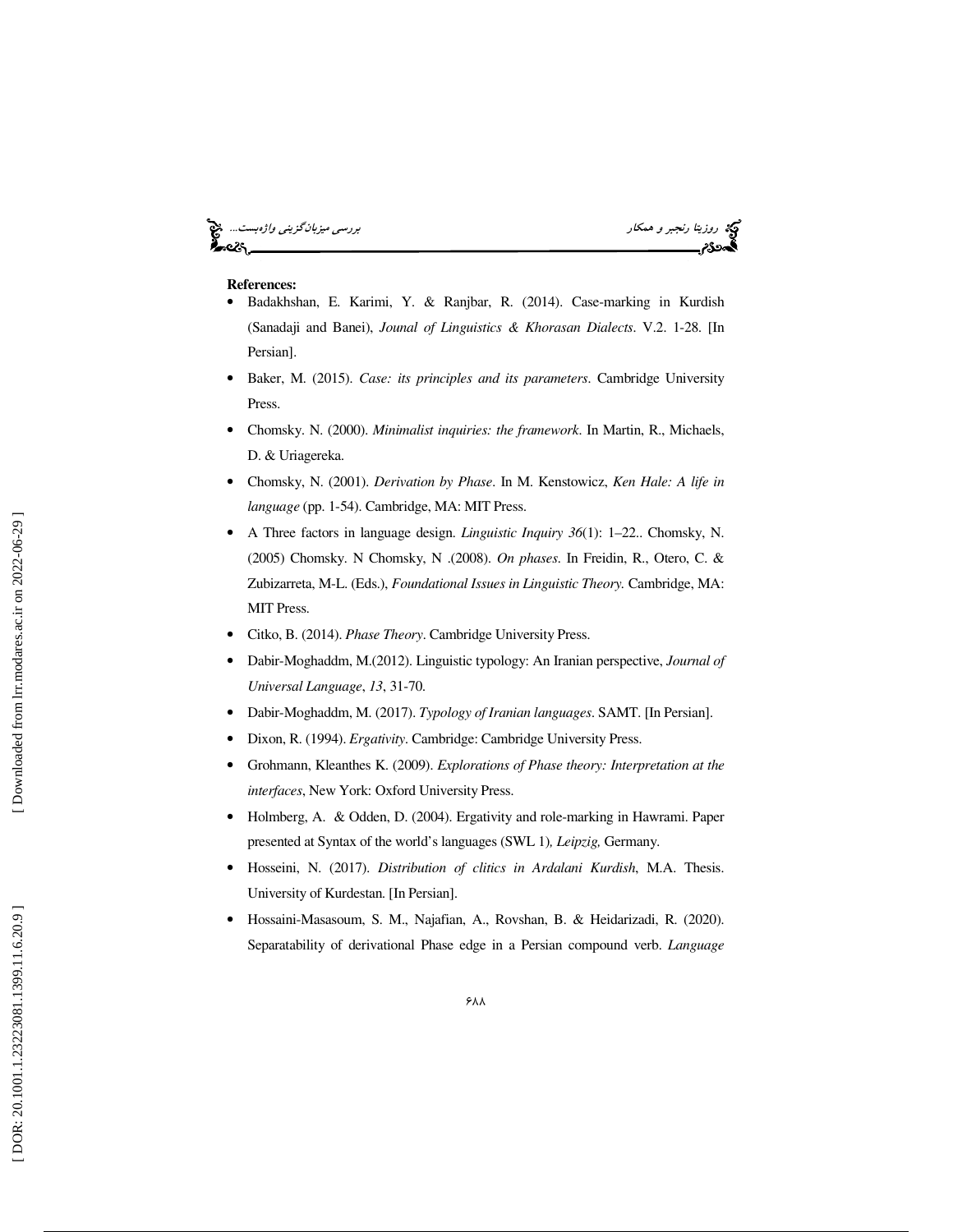#### جستاره*اي زباني (بياپي 60)، بهمن و اسفند 1*394 فرانس به 130 دورة ا $\mu$  شمارة 1 (پياپي 61)، بهم*ن و اسفند 1*34 فر ಹಿಂದಿ

*Related Research. 5*, 283-311. [In Persian].

- Shaghaghi, V. (1995). What is Clitic? Is there such a concept in Persian. *In Proceedings of Articles of Allameh Tabatabaii University*. *83*, 141-151. [In Persian].
- Karimi, Y. (2013). Extending defective intervention effects. *The Linguistic Review 30:1,* 51-75.
- Karimi, Y. (2014). A look at clitics host from Phase Theory perspective. *In Proceedings of Articles of Allameh Tabatabaii University*. 333, 1027-1027. [In Persian].
- Katamba, F. (1993). *Morphology*. London: Mcmillam Press LTD.
- Kazemi, F. Ranjbar, R. (2019). Affixation in Ardalani Kurdish based on distributed morphology*, Theory and Practice in Language Studies,*4. 459-46.
- Mazinzni, A. Alizadeh, A. and Sharifi, Sh. (2016). Objective Clitics and basic word Arrangement in Persian. *Language Related Research.* V. 5. 49- 72.[In Persian].
- Mohammad Ebrahimi, Z. & Daneshpajouh, F. (2008). Clitics and its syntacticsemantic relations with the verb in Kurdish language (Sorani Dialect). *Journal of Humanities*. *58*, 145-168.
- Ranjbar, R. (2015). *An investigation of case and agreement in Sorani Dialect of Kurdish (Sanandaji and Banei): A Minimalist Approac h*, M.A Thesis. Allameh Tabatabaii University.[In Persian].
- Ranjbar, R. (2018). *An explanation of case and agreement in Kurdish language*. Tehran: Lawh-Mahfouz.[In Persian].
- Roberts, T. (2000). *Clitics and Agreement*. mitwpl@mit.edu-http:/mit.edu/ mitwpl/. Cambridge: MA 02130USA.
- Roberts I. (2010). *Agreement and head movement: clitics, incorporation, and defective goal*. London, Massachussetts, MIT Press.
- Rokhzadi, A. (2011). *Phonetics and grammar in Kurdish*, Sanandaj. Kurdistan.[In Persian].
- Spencer, A. & Luis, A. R. (2012). *Clitic, an introduction*. Cambridge University

Downloaded from lrr.modares.ac.ir on 2022-06-29